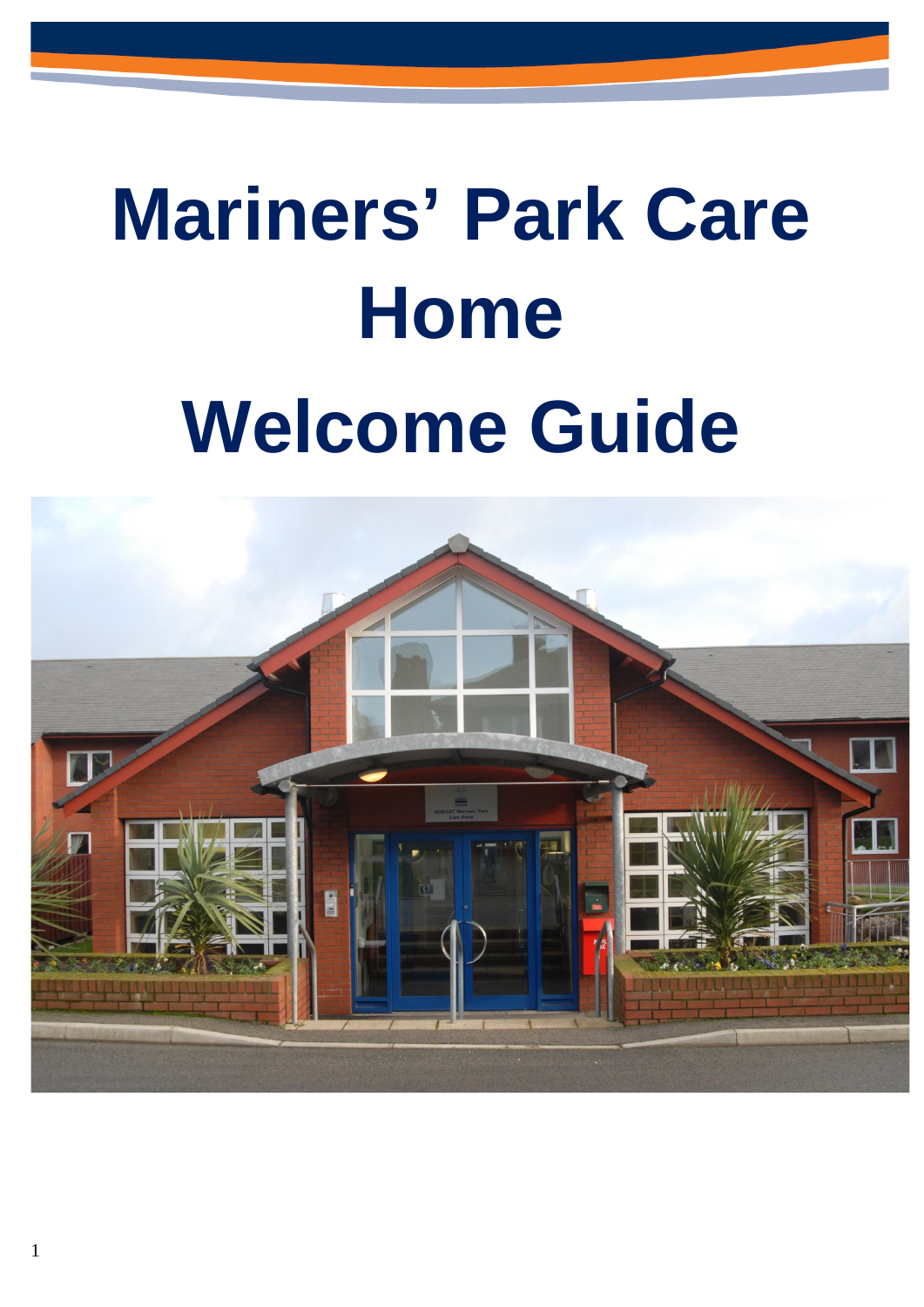# **Contents Page**

| An Introduction to the Welcome Pack      | $\overline{4}$ |
|------------------------------------------|----------------|
| <b>About Mariners' Park Care Home</b>    | 5              |
| <b>Your Room</b>                         | 6              |
| <b>Meal Times</b>                        | $7 - 8$        |
| Visitors & Visiting                      | 8              |
| <b>Facilities</b>                        | 9              |
| <b>Mariners' Park Estate and Gardens</b> | 9              |
| <b>Trial Visits</b>                      | 9              |
| <b>Care Plans</b>                        | 9              |
| Management & Administration Offices      | $10 - 12$      |
| Medication                               | 12             |
| <b>Hospital Appointments</b>             | 13             |
| <b>General Practitioners</b>             | 13             |
| <b>Community District Nurses</b>         | 13             |
| Physiotherapy                            | 14             |
| Chiropodist                              | 14             |
| Hairdresser                              | 15             |
| The Home's Shop                          | 16             |
| <b>Newspapers</b>                        | 16             |
| Laundry                                  | 16             |
| <b>Social Activities</b>                 | $17 - 18$      |
| <b>Notice Boards and Library</b>         | 18             |

<u> Tanzania (h. 1888).</u>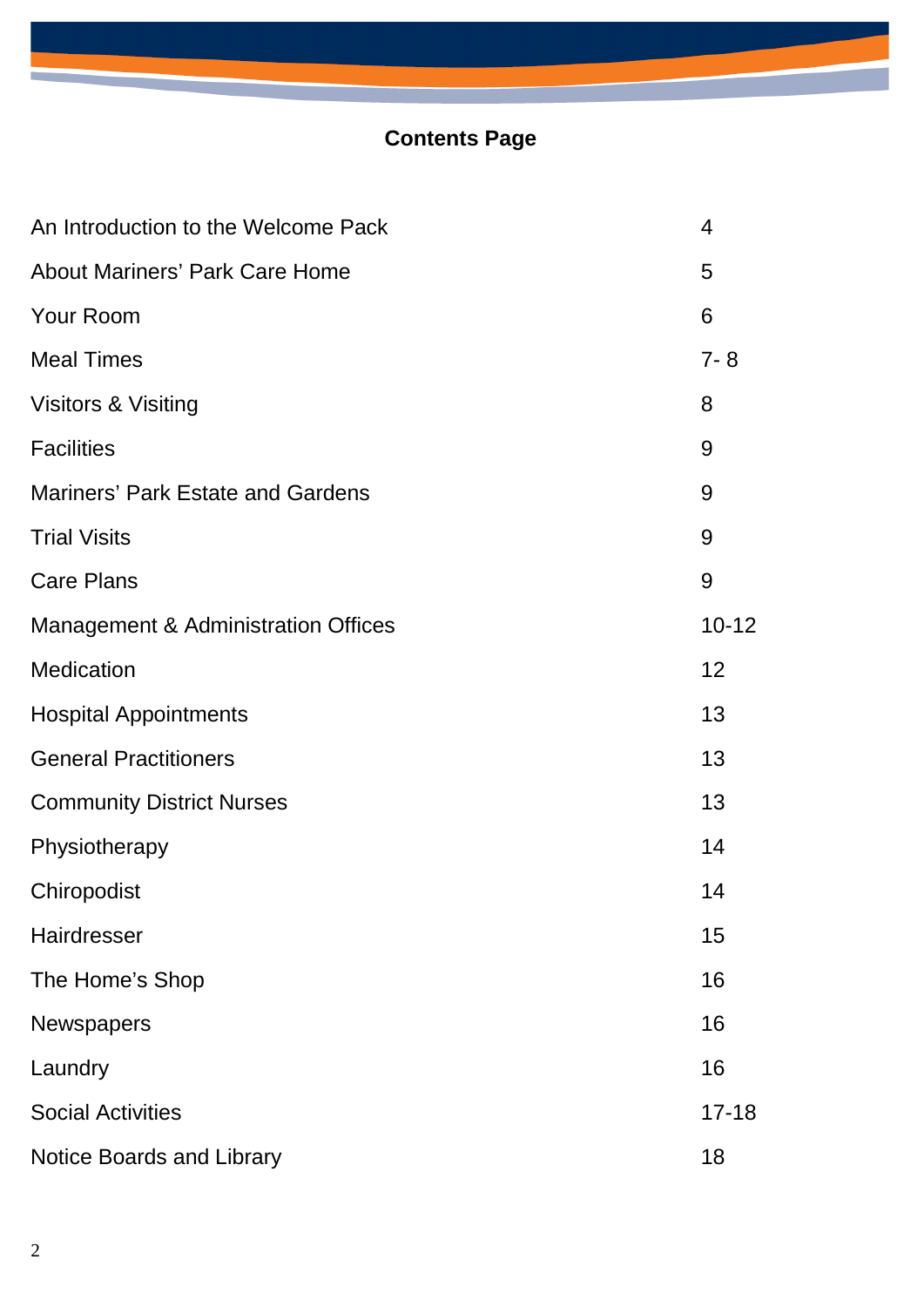| Volunteers                                 | 19        |
|--------------------------------------------|-----------|
| <b>Local Community Facilities</b>          | 19        |
| <b>Accommodation for Visitors</b>          | 19        |
| Absence from the Home                      | 19        |
| Fees                                       | 19        |
| <b>Terms &amp; Conditions of Residency</b> | 20        |
| <b>Personal Money Accounts</b>             | 20        |
| <b>Financial Advice</b>                    | 20        |
| Power of Attorney                          | 21        |
| Advocacy                                   | $21 - 22$ |
| <b>Living Wills/ Advanced Directives</b>   | 22        |
| Complaints                                 | $22 - 23$ |
| Comments, Suggestions & Compliments        | 23        |
| <b>Spiritual Care</b>                      | 24        |
| End of Life Care & Bereavement             | 24        |
| The Care Quality Commission                | 24        |
| Helping You to Stay Safe                   | $25 - 26$ |
| <b>Other Useful Information</b>            | 26-27     |

a sa mga kalawang mga kalawang sa pangalang ng pangalang ng mga pangalang ng pangalang ng pangalang ng mga pan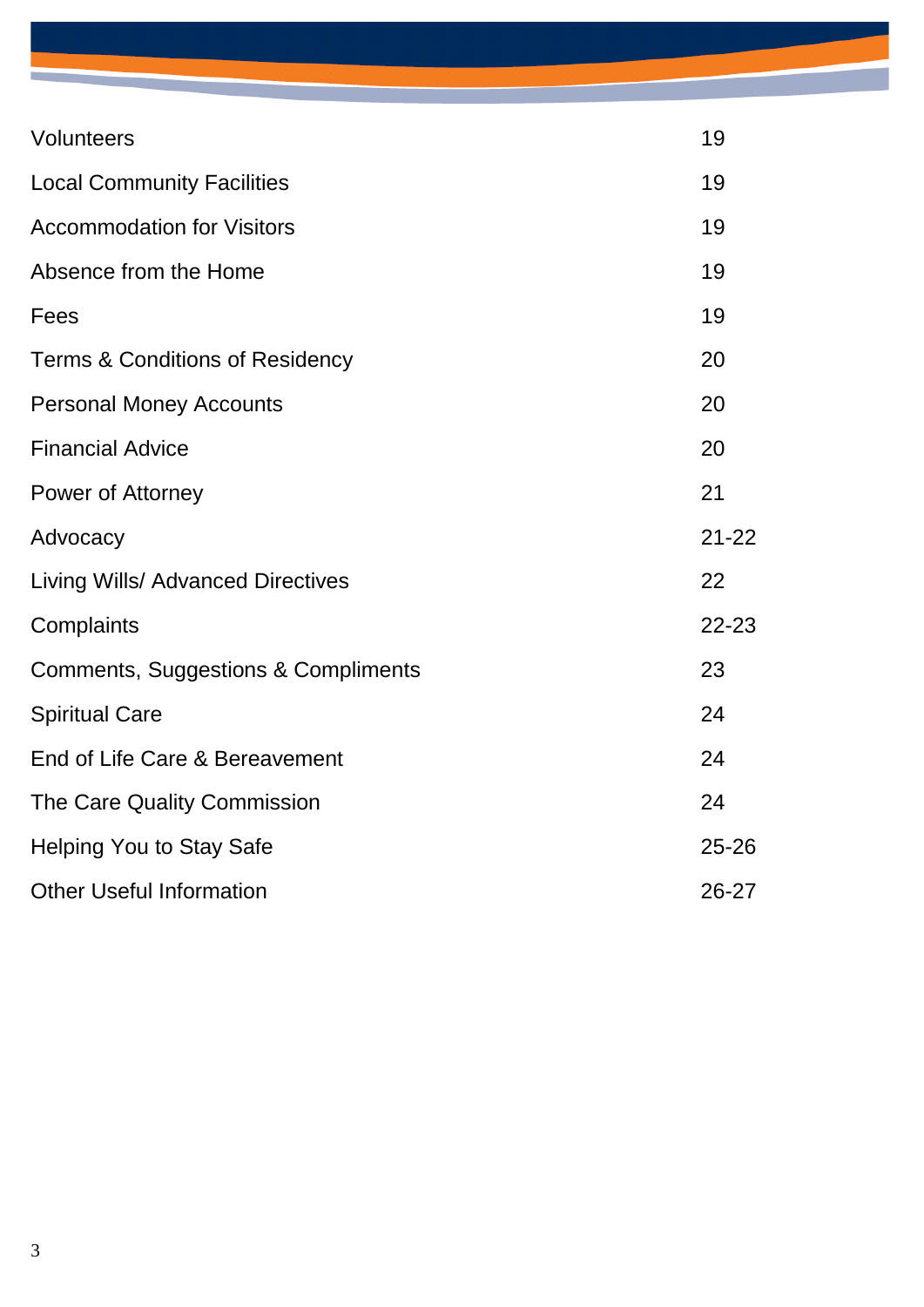## **An Introduction to the Welcome Pack**

You may be coming for a short stay or making a permanent move, either way we do all hope you will be happy here.

The Team promise to do their very best to help you in any way they can to make your stay with us as comfortable as possible. The Welcome Pack is designed to help you and other new residents to settle in and to understand a little of how the Home is run and other information which we hope will be of help to you.

We positively encourage feedback from our staff, residents and their visitors to constantly improve our quality of service.

We pride ourselves on offering residents choice in all aspects of their care in a warm and caring environment, where residents are treated with dignity and respect at all times.

Privacy, respect and freedom of choice are paramount in our Home. Staff are selected for their caring and compassionate nature, in the knowledge that each of them plays a crucial role in your welfare. Our staff are listened to and encouraged through regular meetings, appraisals and training to ensure that we have a motivated team who share our goals.

Should you require to discuss any part of your care please speak with the management, your named nurse or key worker or any other member of the management team

On behalf of the directors, management and staff at Nautilus Welfare Fund I would like to extend a warm welcome to all our residents and visitors

We hope that you will enjoy your time with us and promise to do all we can to make this your home.



Miss Jane Davies

Registered Manager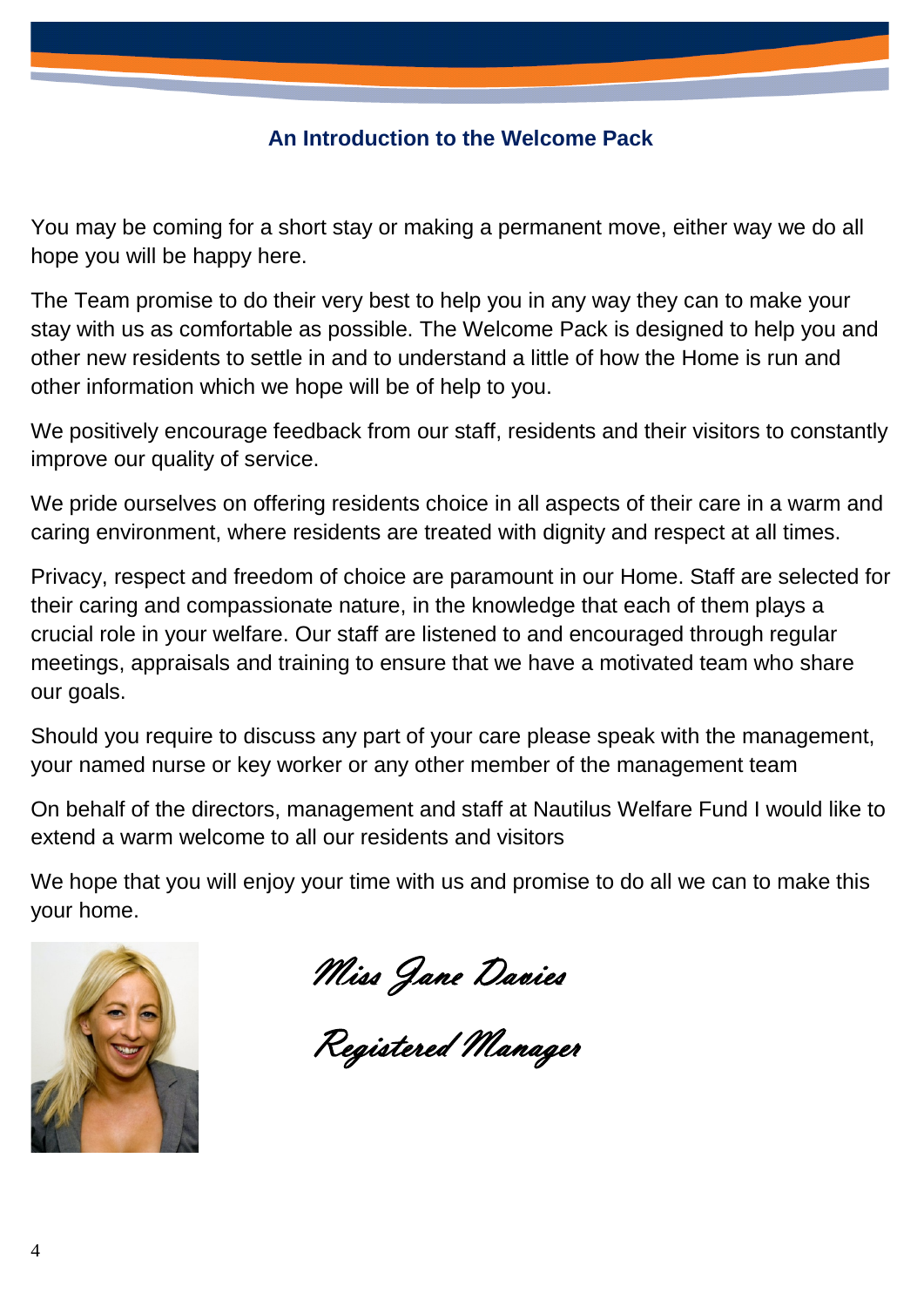# **About Mariners' Park Care Home**

`

Nautilus Welfare Fund has been caring for retired seafarers and their dependants for over 150 years. The Charity, including its committee members, takes a very active interest in its running.



*The John Davies Infirmary*



*Mariners' Park Care Home Opening by Princess Anne 2002*

There are 32 bedrooms divided into four 'households', each with its own lounge and dining area. The lounges are comfy and cosy and the dining rooms all have their own drink and snack-making facilities. There is also a large communal lounge and conservatory with a viewing deck overlooking the River Mersey and the Liverpool skyline.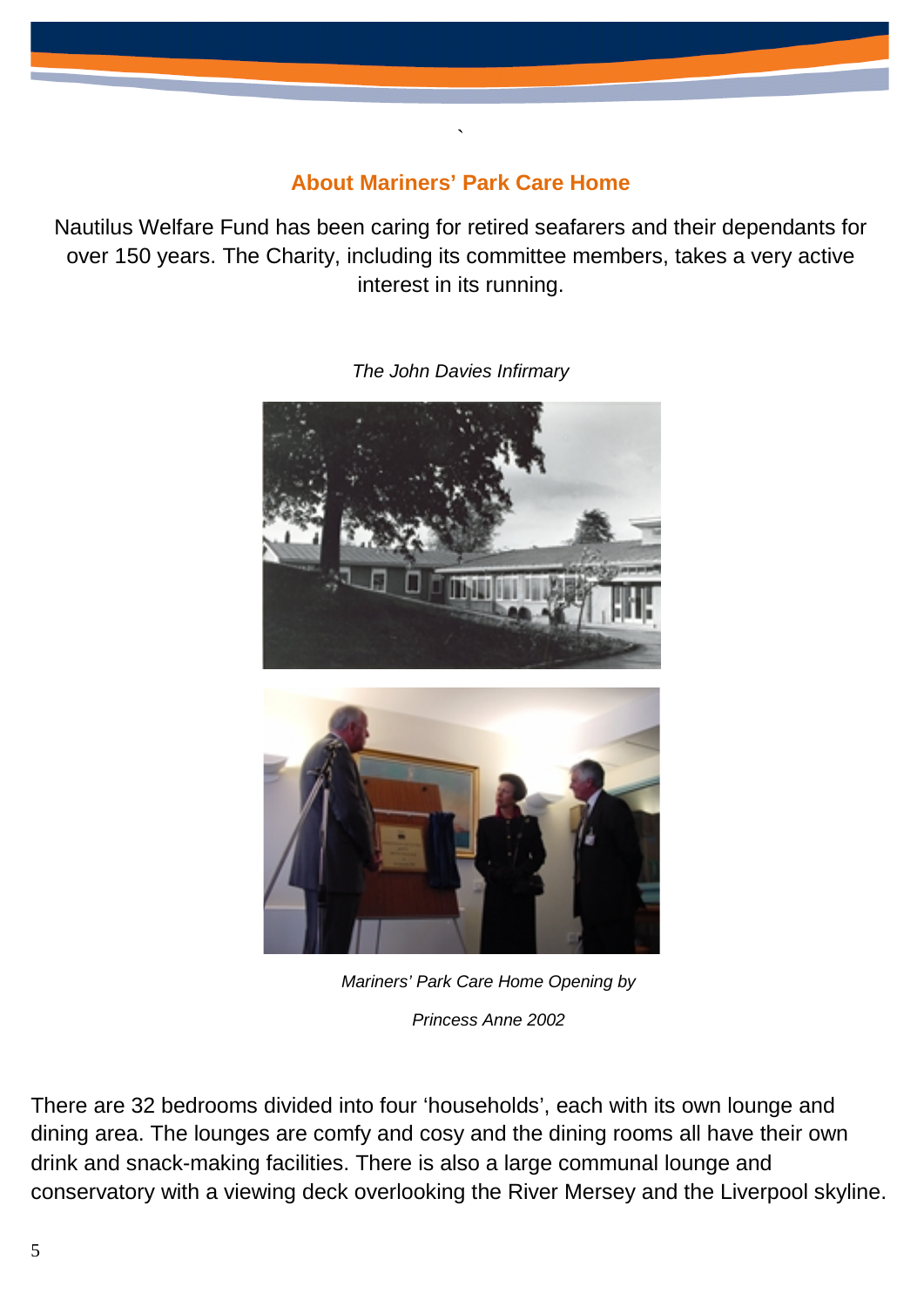The Home itself is a Residential, Nursing and Dementia Care Home. The rooms are on two floors and split into four small family units.

| <b>Atlantic Rooms</b> | $1 - 8$   | <b>Dementia Care/Ground Floor</b> |
|-----------------------|-----------|-----------------------------------|
| <b>Indian Rooms</b>   | $9 - 16$  | <b>Ground Floor/Respite Room</b>  |
| <b>Arctic Rooms</b>   | $17 - 24$ | <b>First Floor</b>                |
| <b>Pacific Rooms</b>  | $25 - 32$ | <b>First Floor</b>                |

#### **Your Room**

When your room is offered to you, you are encouraged to furnish it with anything that will make you feel at home, obviously appropriate to the size of your room, of course. Please do remember that care staff will have to work in your room, so please allow sufficient space for them to work safely and comfortably. If you would prefer the Care Home's furniture, that will not be a problem.

Each room is en-suite and has a call alarm, television, telephone and large lockable storage drawer.

You may wish to have your own private telephone installed, please see the Care Home Administrator who will assist you in this. There is WI-FI available in your room, and throughout the Care Home.

We do pride ourselves on the high level of cleanliness throughout the Home. To continue to achieve this standard, we ask you to kindly vacate your room for approximately an hour, once a week, to allow the domestic team to thoroughly clean the room.

All rooms have lockable drawers in the bedside cabinet, and we recommend you ensure you keep your belongings safe. If you plan to keep money in your room, it will be your responsibility to ensure it is kept safe. We advise that you do not hold any large amount of money as cash and have a lockable drawer or cupboard - or even better, do please see the Care Home Administrator, Helen, who can arrange to hold your personal money securely for you. She is in the Home from 9am to 4.30pm Monday to Friday. She will be pleased to explain the details of how this will work in practice.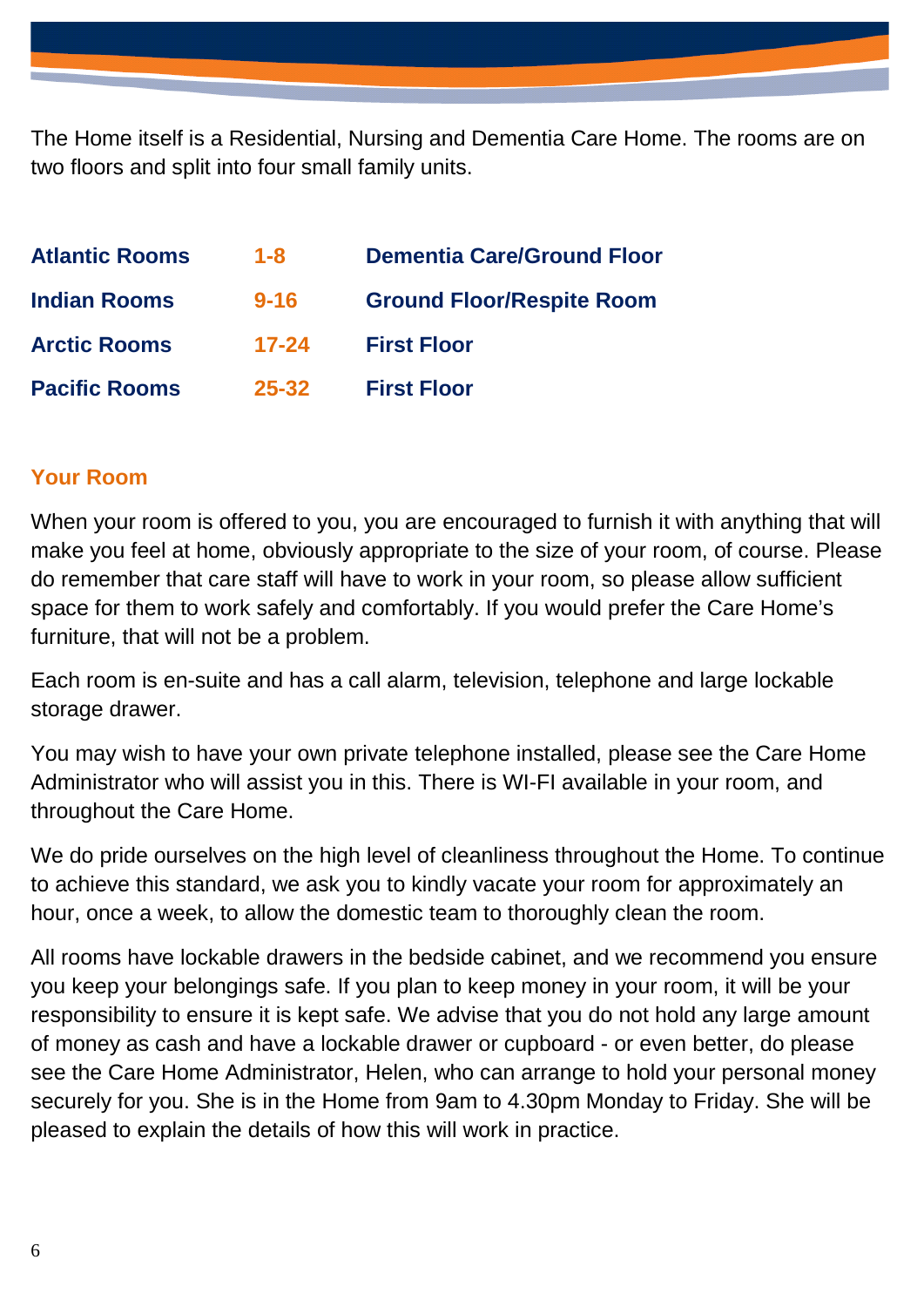If you do plan to bring in things of value, do please take out some form of insurance on the room's contents as the Home cannot be responsible for loss or damage of personal effects.

In addition to your own en-suite bathroom, we have 3 communal bathrooms, one of which has a Hydro Bath and plenty of toilets throughout the building. Do please familiarise yourself with those that are near to your room. If you require a commode in your room for night time use, please speak to the Deputy Manager or Nurse on duty.

#### **Meals Times**



The Home has a catering team on-site and we always aim to provide very nourishing food, 'home cooked' whenever possible. There is a four week rotating menu which is changed during the year. Details of each week's menus are displayed on all the notice boards and the daily menu is displayed in each dining room.

Special diets, favourite dishes, religious and cultural diets are catered for. If you have any special dietary needs, do please let the Nurse on duty know but you will be visited by the chef in person to discuss your preferences. If there is something you do not like or cannot eat, for example chicken, the kitchen will be happy to produce an alternative for you. The kitchen will also make a birthday cake if you wish to celebrate an occasion or birthday.

Meal times are normally a social activity enjoyed in your family dining room but should you prefer, due to illness or simply for a change, your meals can be served in your room.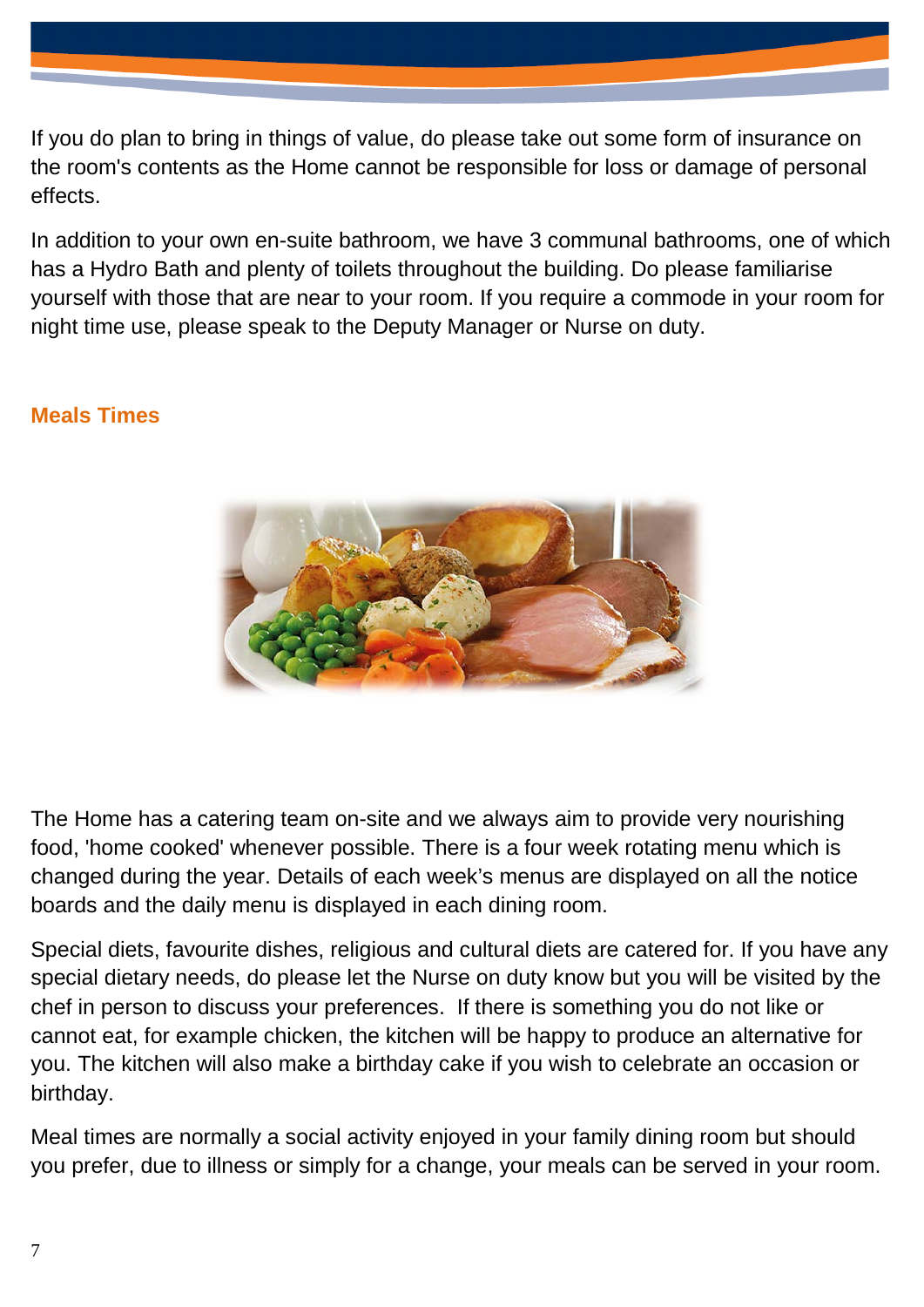Hot and cold drinks are also available throughout the day and night - just ring and ask or help yourself in your family kitchen. Your visitors are also free to make drinks in the family kitchens.

If you are able and enjoy making your own drinks and snacks, you will be encouraged to continue to do so; we value residents' independence. There are fully fitted kitchens in each family unit with cereals, bread, milk and biscuits. Kitchens are equipped with a fridge, oven, microwave, kettle and toaster.

Fortified smoothies can be made for residents that need help to maintain a healthy weight or to put on weight and likewise the chef can prepare any low fat meals.

## **Meal times are as follows:**

- **Breakfast can be taken from as early as 6am. However if you require a cooked English, or porridge this is normally prepared between 8:30am and 9.30am.**
- **Morning Tea/Coffee is at 11 am**
- **Lunch is at 12.30pm**
- **↑ Afternoon tea is at 3pm**
- **Evening meal is 5.30pm**

## **Visitors & Visiting Times**

We actively encourage family and friends to visit and therefore there are no restrictions, although we do ask for consideration during meal times and late at night.

You are welcome to invite friends and family to lunch or evening meals - there is a nominal cost, which is displayed on the notice boards. If you are inviting guests, the Chef would appreciate some notice to allow for appropriate extra food to be prepared.

For reasons of fire safety, we do ask all visitors to sign in when they arrive and sign out when they leave please. The signing-in book is located on the main corridor by the main entrance to the Home.

There are now code pads fitted to the main entrances and exits for security and safety reasons. If you or your regular visitors would like the access code, please see the Registered Manager.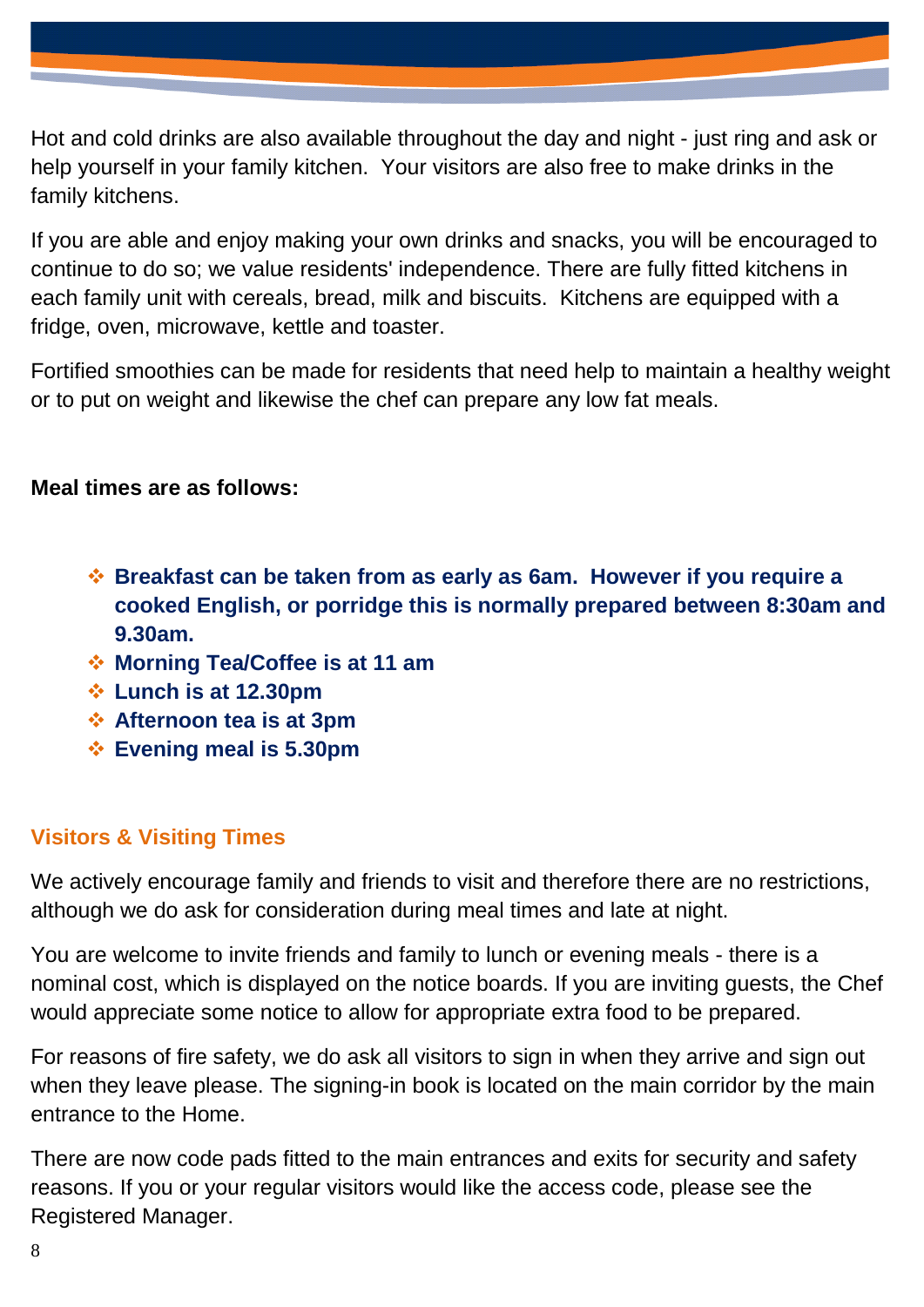## **Facilities**

Each sitting room is equipped with a large flat screen television, DVD, computer and stereo equipment. There is also a selection of books, CDs, records and DVDs for you to use should you wish to do so. Why not log on to the computer and watch the ships on the River Mersey?

The Jubilee Lounge is located on the ground floor (central) and is used for social gatherings and entertainment as well as special meals. The room also hosts a Library Corner and a stunning view of the River Mersey. Our popular Coffee Morning is held every Monday for residents of the Care Home and the Estate.

## **Mariners' Park Estate and Gardens**

Mariners' Park Care Home stands in 16 acres of beautiful woodland grounds. As you have probably seen, the home has views of the Mersey. You are free to explore the grounds and enjoy the peaceful surroundings of the decking and gardens, and you can take tea outside when the weather is fine. Residents with dementia can safely enjoy the sensory garden which can be accessed freely during the day and early evening; when the good British weather permits!

## **Trial Visits**

All residents come into Mariners' Park Care Home for anything up to four weeks before taking permanent residency. This gives you time to get to know the staff and adjust to new people and surroundings, and allows us to assess whether we are able to provide the level of care you require. At the end of the assessment period, we will meet with you (and your family/next of kin if appropriate) to discuss permanent residency. Every stay will require you or your representative to complete our residency contract.

## **Care Plans**

On arrival a nurse or key worker will sit down with you (and your family or next of kin) and create a care plan, which is a comprehensive, detailed plan of your needs, covering your background, physical needs, social needs, psychological and emotional needs, spiritual needs and physiotherapy. The person that completes your plan of care with you will normally be your Named Nurse/Key Worker.

Your care plan will be evaluated at regular intervals (usually monthly) and updated to reflect any changing needs. This includes risk assessments of all areas of your care.

Resident and Family reviews are undertaken quarterly (or more frequently if required). This is an opportunity to discuss your progress, level of support and care being provided.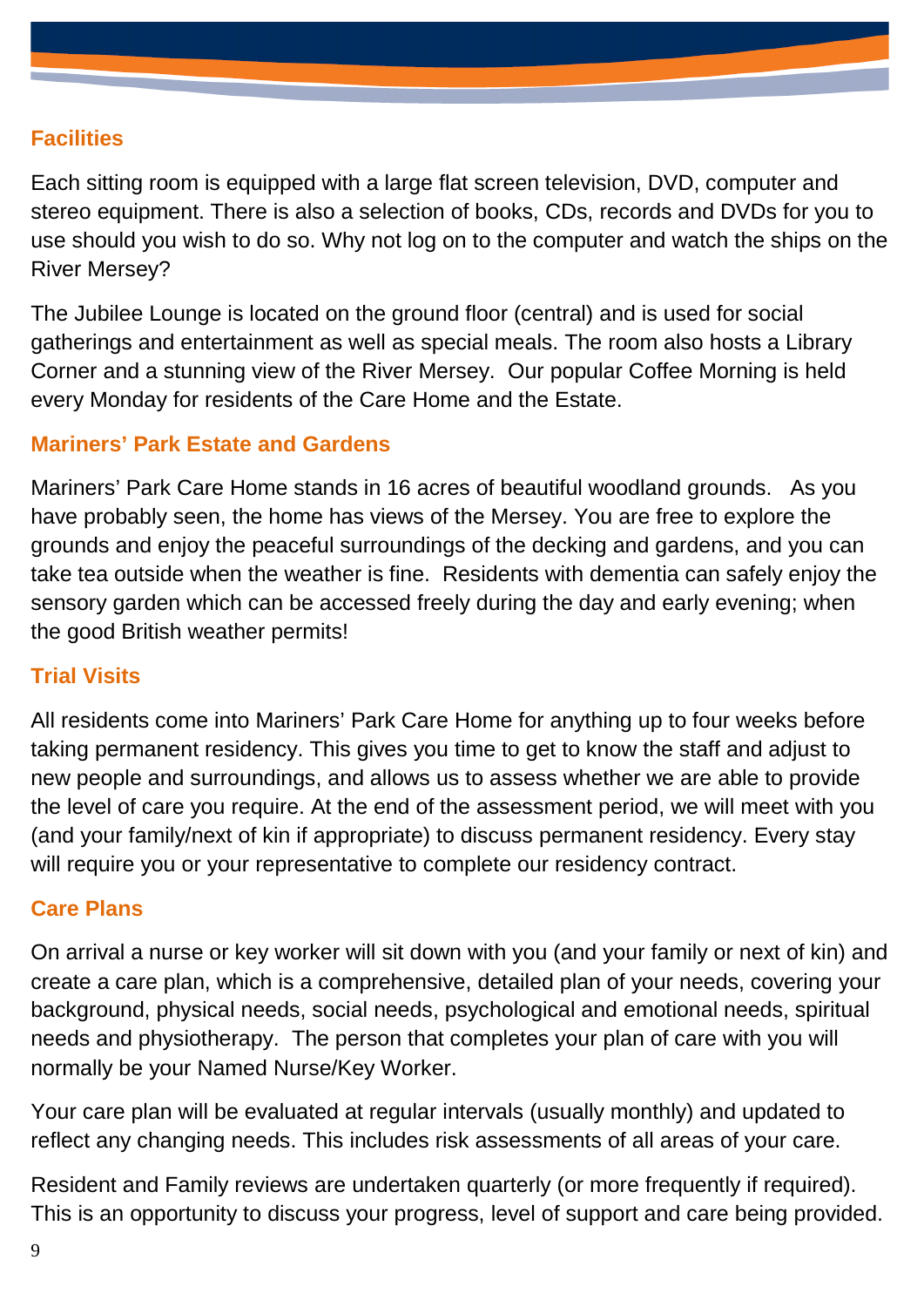Changes in the care plan are only implemented with the full consent of yourself or your representative.

# **Management & Administration Offices**

These can be found near the Care Home main entrance on the ground floor.

Mick Howarth is the Registered Person for the Care Home and visits the home most days. Mick will always have a walk around the home and likes to chat to residents and staff. Mick's responsibilities are delivering the welfare strategy for the Nautilus Welfare Fund as approved by the Nautilus Council and for the day-to-day management of all services provided by the Nautilus Welfare Fund.



**Welfare Services Manager**

**Mick Howarth**

Jane Davies is the Registered Manager of the Care Home, Jane Davies is always very happy to see you, should you wish to discuss any issues, concerns, or to tell us what we are doing well!. Jane has over 20 years experience in social care and nursing and holds the Registered Managers Award and NVQ 4 Health and Social Care. Jane is a Dignity Champion and a Dementia Friend. Jane also manages the Nautilus Care Service delivered in the HUB.



**Registered Care Home and Domiciliary Care Manager**

**Jane Davies**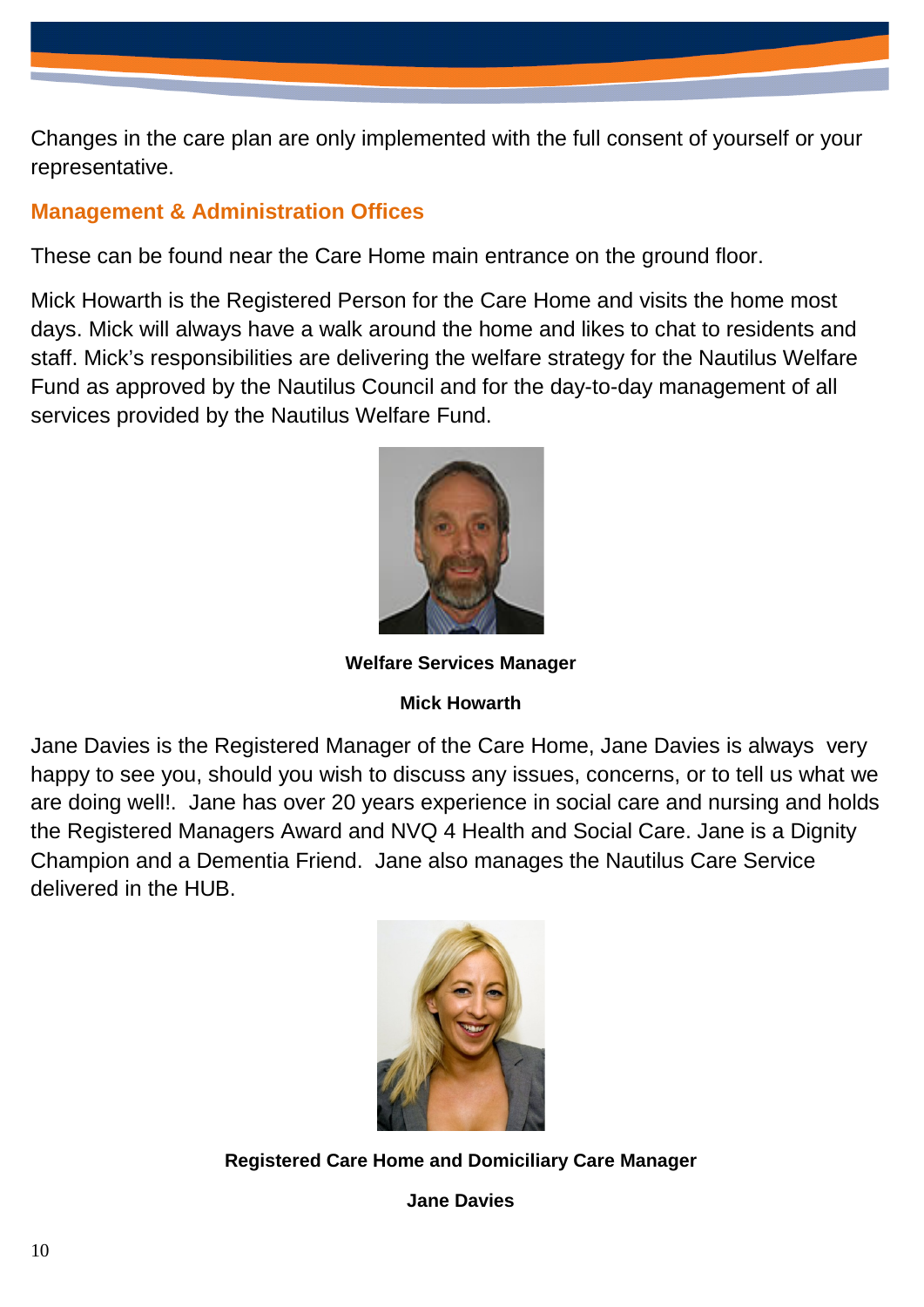

Sue Perry, our Deputy Manager, will be your first point of call should you have any questions or concerns. Sue has managed care homes and has an extensive nursing skills and experience.

Jane Davies and Sue Perry have recently undertaken the Dementia Leadership Qualification with Stirling University.



**Deputy Care Home Manager Sue Perry**

The Administrator, Helen Stokes, is normally in the Home from Monday through to Friday from 9am until 4.30pm. Helen supports the Care Home team's administrative duties and is based at the reception. Helen can arrange Newspaper delivery, safekeeping for any money that you wish to keep in the Home and will deliver or help you with mail/post. Helen has achieved her Level 3 in Business Administration.



**Care Home Administrator Helen Stokes**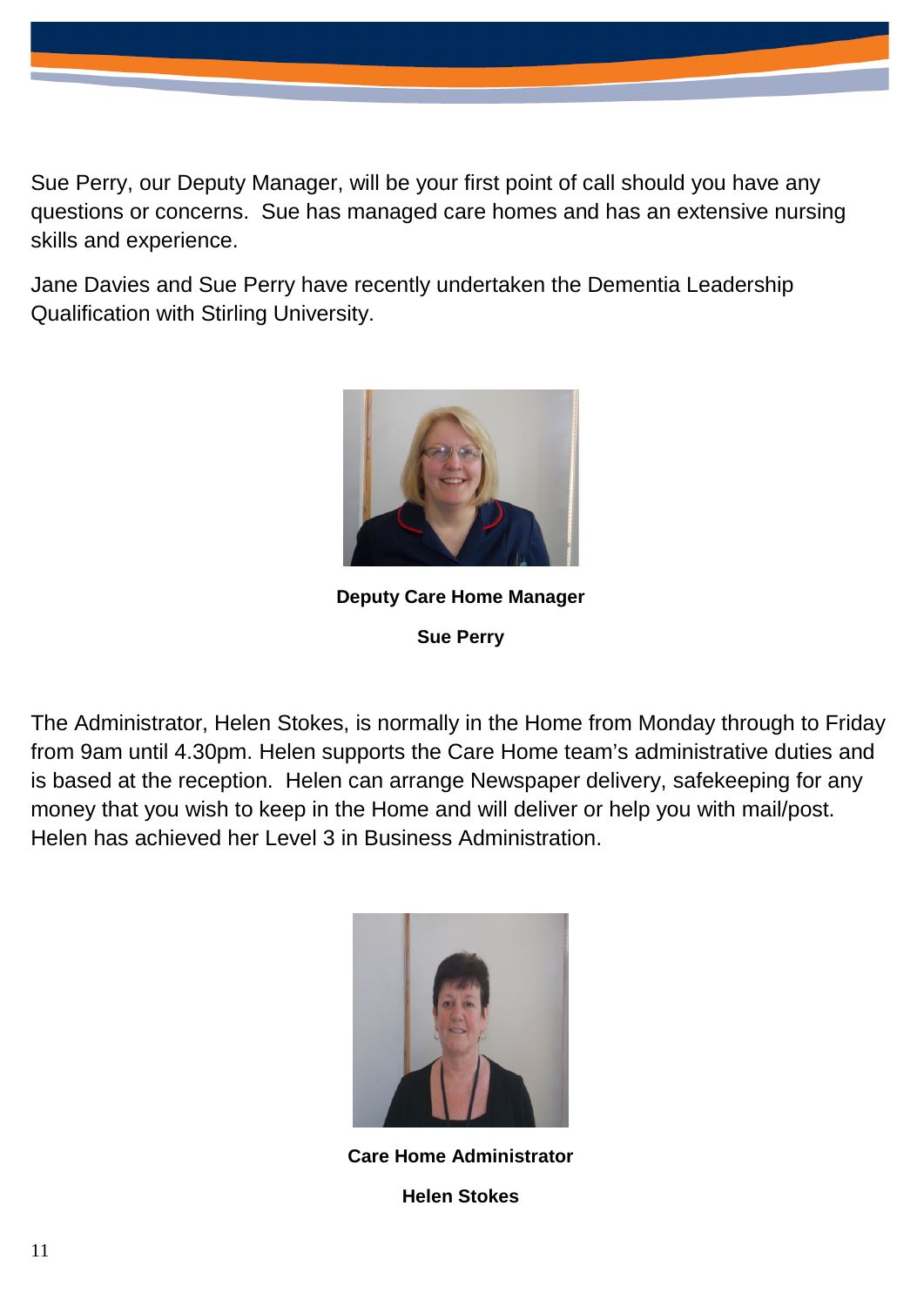The Estate Manager, Danny Kenny is responsible for the repairs in the Care Home. If you have any maintenance issues you can report these to any members of staff, and they will log it in to the workbook. The Estate Manager prioritises maintenance each day. If you feel that your repair has not been addressed you can speak to the Deputy Manager or Care Home Manager and they will escalate this. Danny is also responsible for the estate's facilities and has an active Fire Marshall Role within the Care Home.



**Estate Manager Danny Kenny**

# **The Nurse Stations**

The Home's has a Nurse Station upstairs and a Nurses' office on the ground floor (next door to the lift) This is where you will usually find the Deputy Manager or Nurse in charge of the shift. **Please see the end of the Welcome Guide for Photos of your Named Nurse and Key Worker.**

## **Medication**

The Home medication system is the Blistered Monitored Dosage System. The staff are happy to undertake the ordering, receiving and safe handling and administering of your medication to you if you so wish.

If you prefer to look after your own medicines, the Home would encourage you to continue to do so. However, the Home does have the responsibility of ensuring the resident is taking their medication correctly and safely, so we would have to ensure that we are completely happy with this arrangement and we will undertake regular risk assessments. The Home has to be aware of all medications currently prescribed and that we have a record on file.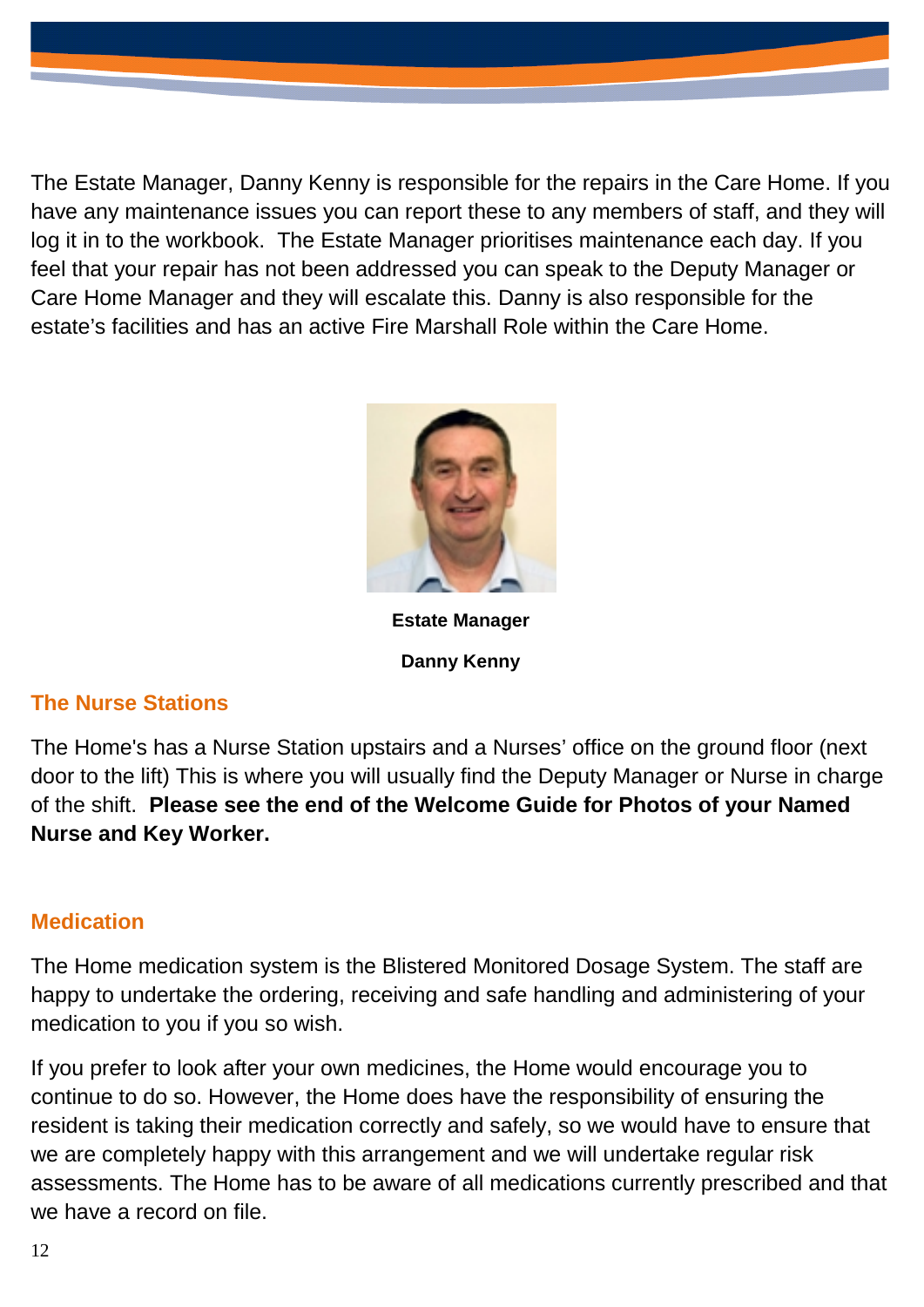If you choose to self medicate we will undertake a risk assessment and you will be required to lock away your medication in your bedroom at all times so that other residents are not put at risk.

## **Hospital Appointments**

We do like to offer one of the care staff to escort you if you so wish but, this can only be undertaken when the Home's staffing numbers allow for this to happen. If you can tell the senior person on duty as soon as you receive your appointment, it would be very helpful. If we can not accommodate you with a member of staff you may need to ask a family member or friend to escort you.

## **General Practitioners**

We encourage residents to choose their own doctor. Obviously, if your doctor is local to the Home and is happy for you to remain with him or her; we would encourage this to continue. If, however, you need to change, there is a selection of health centres local to the Home. If you are unsure where to go or who to choose, please do come and see the Deputy Manager or your Named Nurse for advice. If you wish to see your doctor, please ask the Nurse on duty and they will organise an appointment for you. We have a full list of all the local practices.

## **Community District Nurses**

If you are staying or living with us on a residential care basis, we cannot undertake any nursing procedures. Because of this, the Home has a good working relationship with the community district nurse team and they are happy to come and visit you in your room, should your General Practitioner deem it necessary.

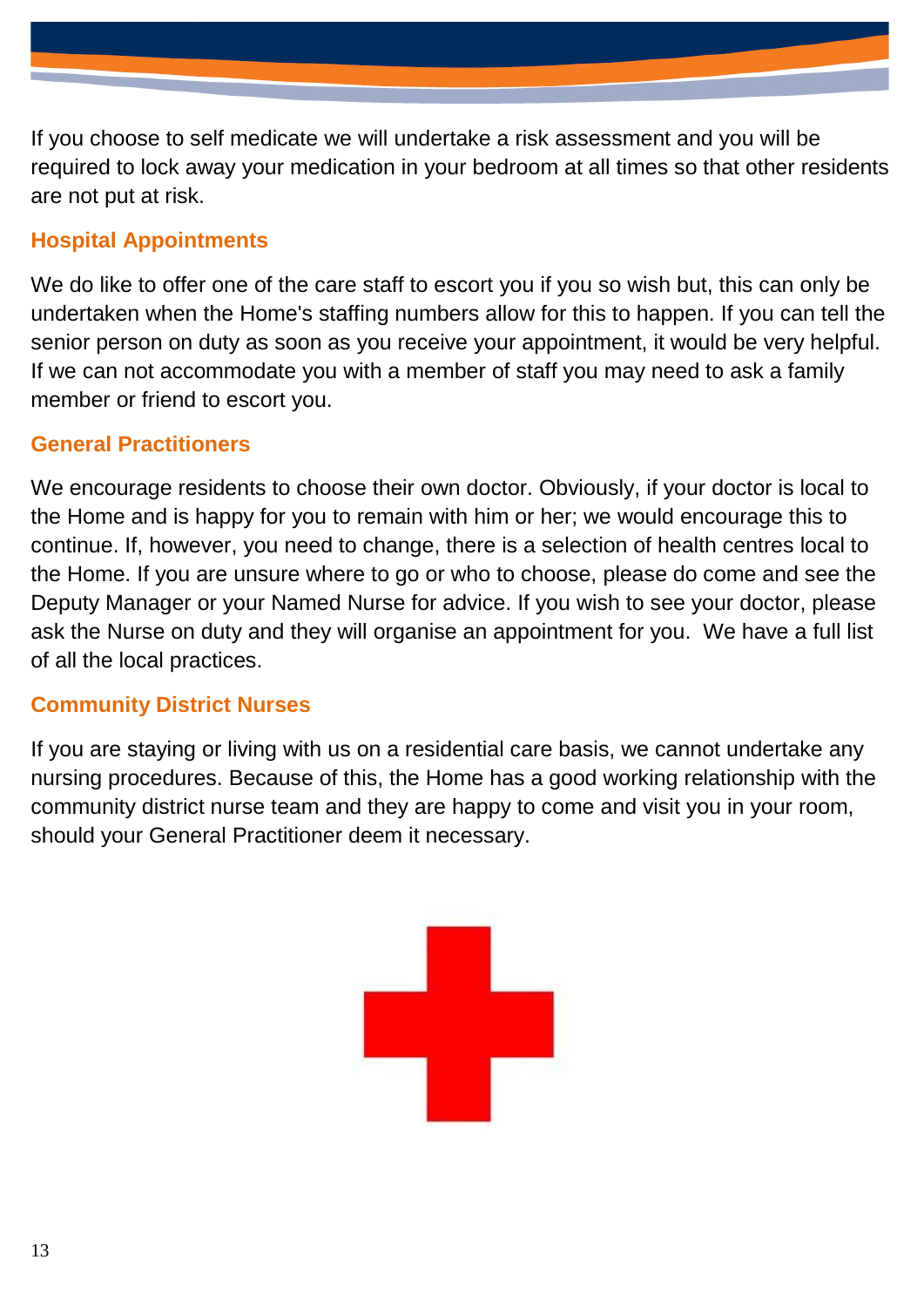## **Physiotherapy**

The Home employs its own Physiotherapist who visits two mornings a week. Georgina will work with you and your named nurse to assess you on arrival to ensure you have the right equipment and aids. They will give treatment and advice if required with the aim of maintaining mobility or ability. Georgina is qualified as a Chartered Physiotherapist and qualified in 1992 from Leeds University. Georgina is also qualified in acupuncture, Pilates and kinesiology taping. You may have seen some residents with colourful tape walking around Mariners' Park! The Physiotherapy service is free to all residents.

Georgina has a sailing interest, being a daughter of a Chief Engineer and is a member of Wallasey Yacht Club. At present Georgina sails a dragon sailing boat.



**Georgina Dewar Physiotherapist**

## **Chiropodist**

A qualified chiropodist comes to the Home approximately every 6 weeks and visits residents in the hairdressing room or their own rooms. There is a charge for this treatment. Please let the Nurse on duty or your Key Worker know if you would like to be seen when he next visits.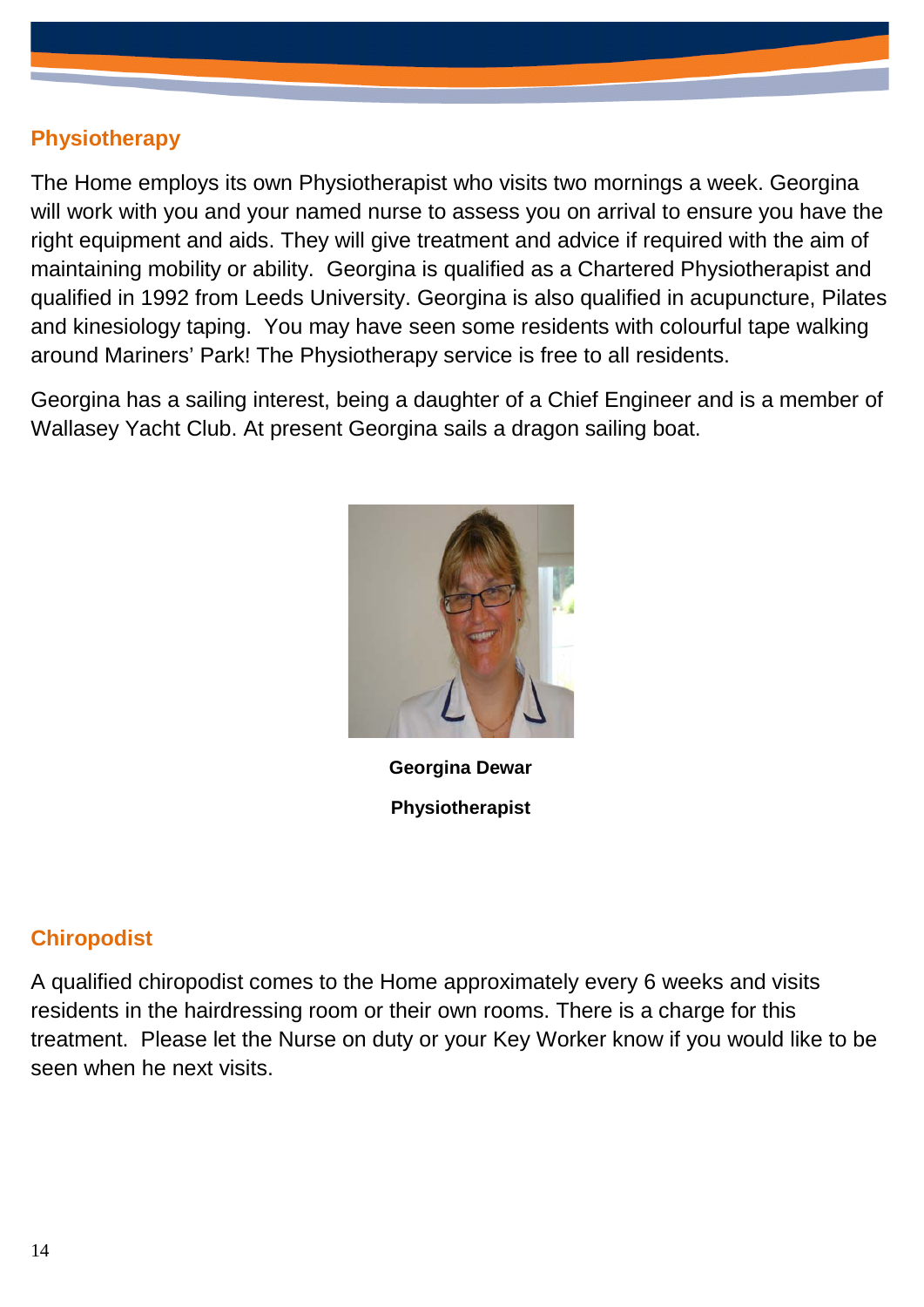## **Hairdresser**

Yvonne a local hairdresser visits the Home every Tuesday and charges the following:



| <b>Shampoo and set</b> | £6.00 |
|------------------------|-------|
| S & S and cut          | £8.50 |
| <b>Men's haircut</b>   | £5.00 |

Should you wish to see Yvonne, please let the senior person on duty or the Main Office know and we will arrange this for you.



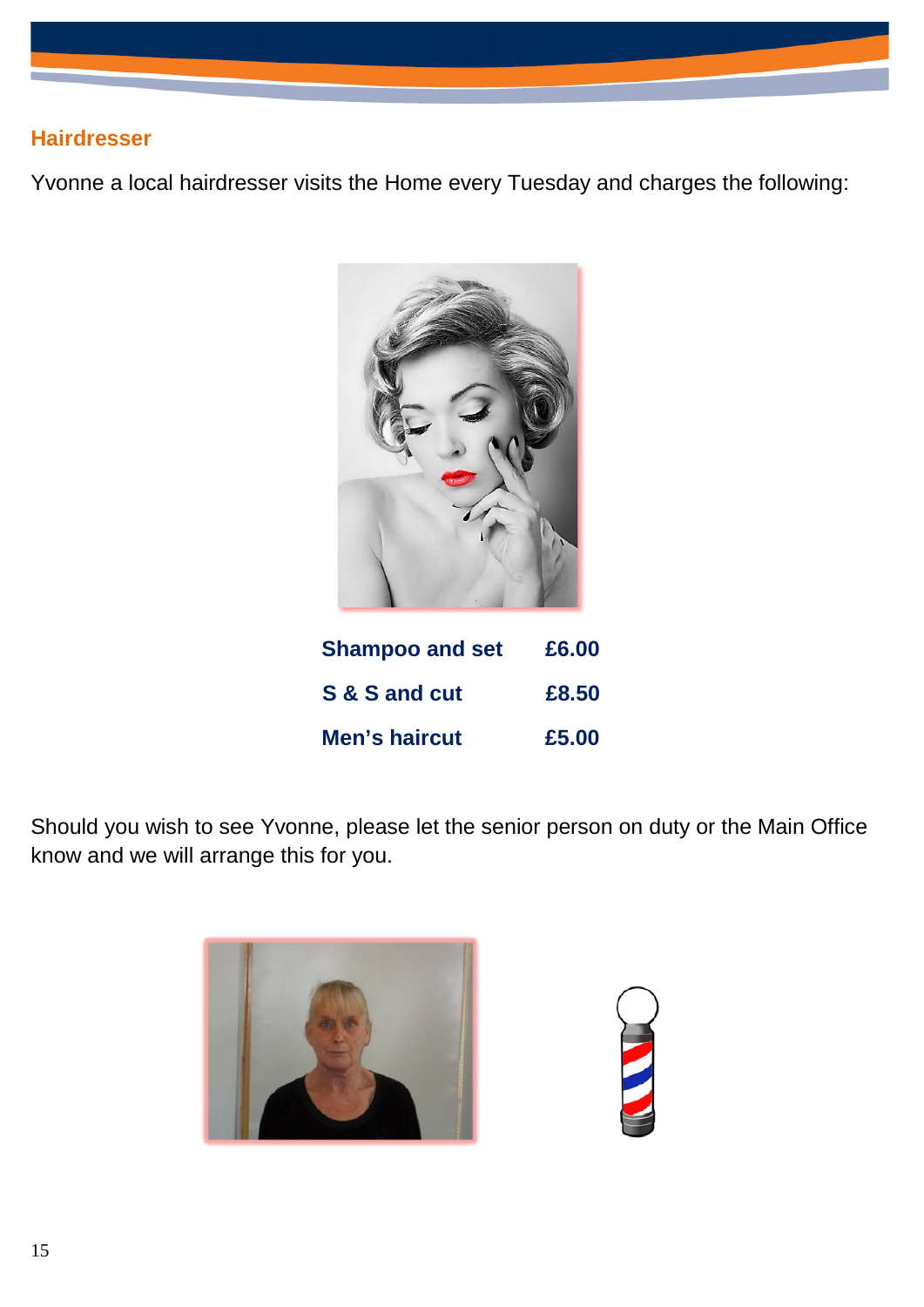## **Mariners' Vintage Stores**

The Home has a small shop, which is usually stocked with toiletries, soft drinks, biscuits and sweets. The Activities Coordinator visits regularly with a trolley full of shop items for sale. If there is anything you would like during the rest of the week, please see the Activities Coordinator or the senior person on duty.



#### **Newspapers**

If you wish to have a daily newspaper, please let The Administrator, Helen, in the Main Office know and she will order it for you.

#### **Laundry**

The Home has its own laundry located in the basement. We ask that every item of clothing is marked clearly with your own name or room number. The laundry has a tremendous amount of clothes and linen passing through on a daily basis, and because of this we do advise you not to bring in clothing that may shrink or may need delicate handling. Although the laundry staff will do their best to care for your belongings, we can not be responsible for damage to clothing that is unsuitable for the service they provide, or for unmarked clothing.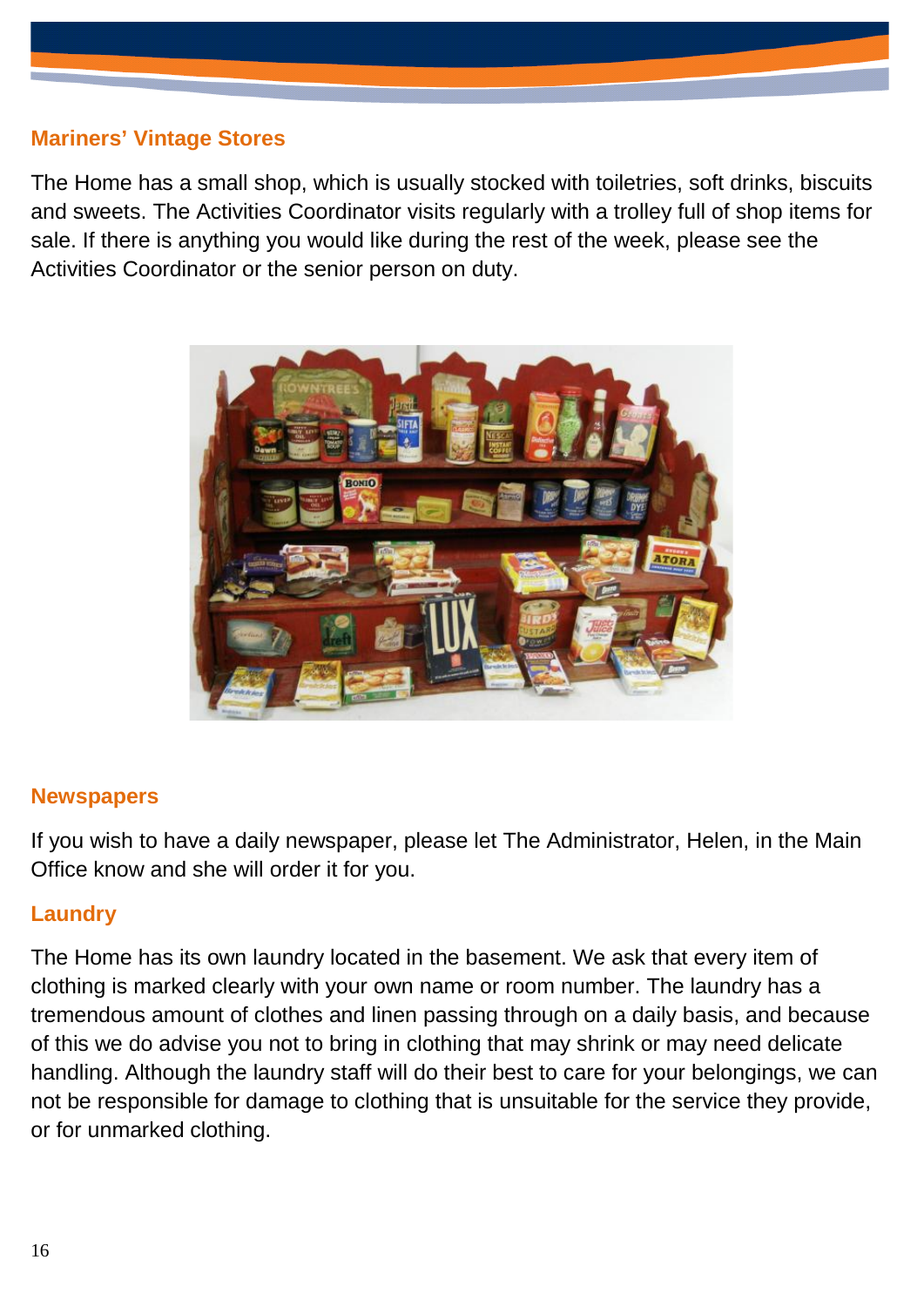# **Social Activities**

Nicola Burns is the Care Home's Activities Coordinator. Nicola ensures activities take place most days. Nicola works 25 hours each week and organises activities that are person centred as well as group activities and events. Nicola is a Dementia Champion.

Dementia Friends Champions are trained volunteers who encourage their family, friends, colleagues and local community to understand a little bit more about dementia, what it's like to live with dementia and then turn that understanding into action. Nicola is always busy recruiting Dementia Friends and you can find her at the Care Home most days.



We organise a wide range of activities and entertainment each month, so that you can enjoy existing hobbies and even take up new ones! These include:

- **◆ Movement to Music**
- Games Afternoons Scrabble, Bingo, Draughts, Ludo, Dominoes
- ◆ Gardening hanging basket and raised bed planting
- **Flower arranging**
- **❖** Discussion Group
- ❖ Card Games
- **❖ Arts and Crafts**
- **❖ Painting**
- ❖ Card Making
- Easter Bonnet Making
- ❖ Pot painting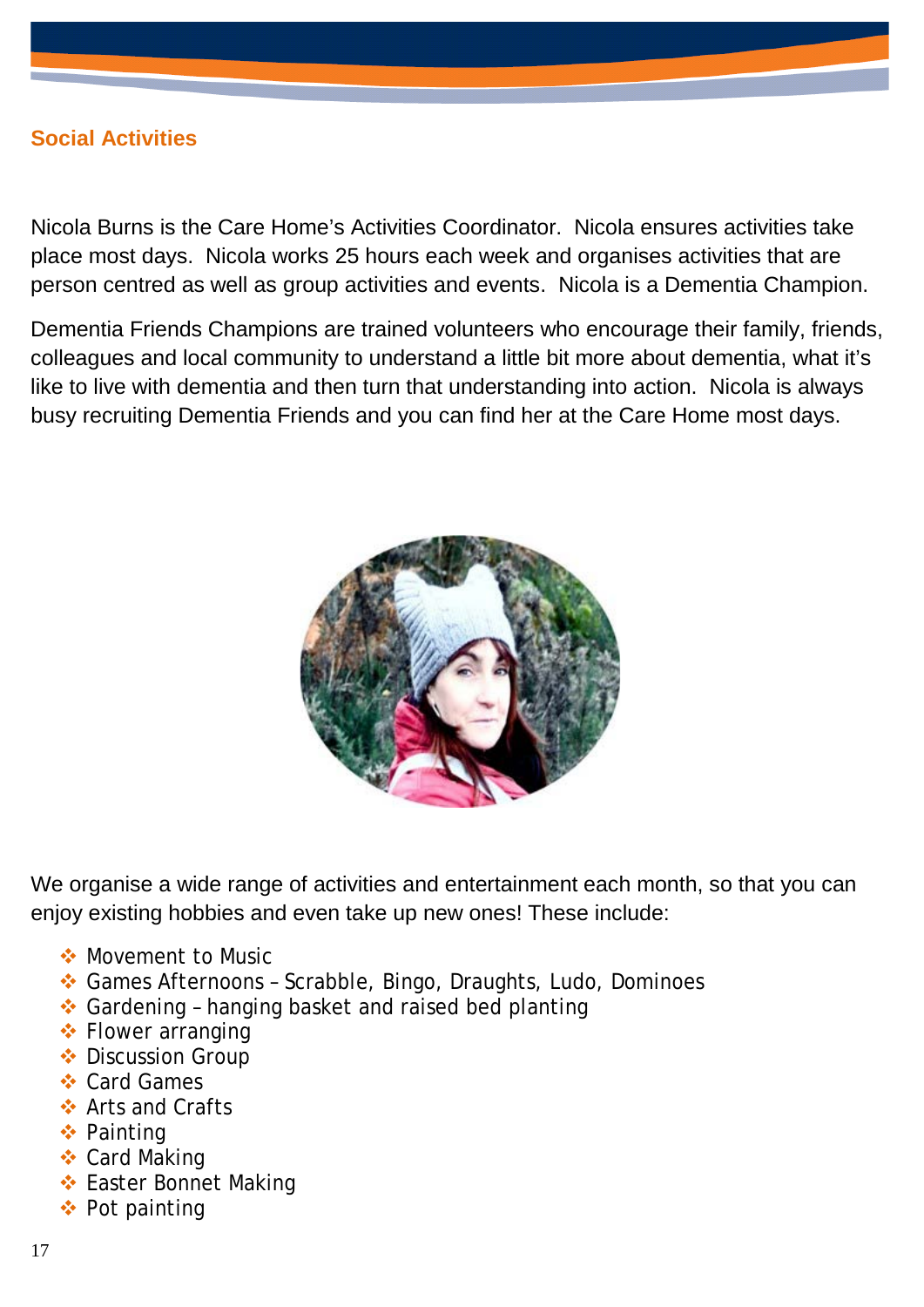- **Reminiscence groups**
- ❖ Walks in the gardens
- **◆ Manicures**
- Reading letters/magazines/newspapers / books
- ◆ Musical entertainment and concerts
- ❖ Visits by schools and other community groups
- In-house entertainment
- $\div$  Film showings and watching television
- $\div$  Talks on subjects of interest
- **❖** Quizzes and crosswords
- $\cdot$  Birthday tea parties and other celebrations
- $\cdot$  We have regular trips out pub lunches by the river being one of the most popular outings! Examples of recent outings include:
- ❖ Pub lunches at various locations
- **❖ Gordale Garden Centre**
- **❖ Parkgate**
- **❖ New Brighton**
- **❖ Theatre**

Every month we produce an activities flyer which details the activities taking place during the month. We give each resident a copy and a copy can also be found on each notice board. See the end of the Welcome Pack for a typical activities weekly plan.

Activities meetings are held every other month with the Activities Coordinator.

## **Notice Boards and Library**

We have a notice board on each corridor. These are used to display important notices, details of activities and entertainment and other useful information. They are updated every week so please do keep an eye on these to ensure you do not miss out on anything! Nicola will also visit your room with information.

We are always very willing to try out new activities in response to suggestions from residents, and this can often open up entirely new interests for others. Please let us know if you have any ideas!

There is also a selection of books to be found on the bookcases in all lounges and in the library area of the Jubilee Lounge. Please do help yourself, if one takes your fancy.

The Home also has a small stock of DVDs and films, please help yourself if you would like to borrow one. If you would like to know more about the local library, please see the Activities Coordinator, Nicola.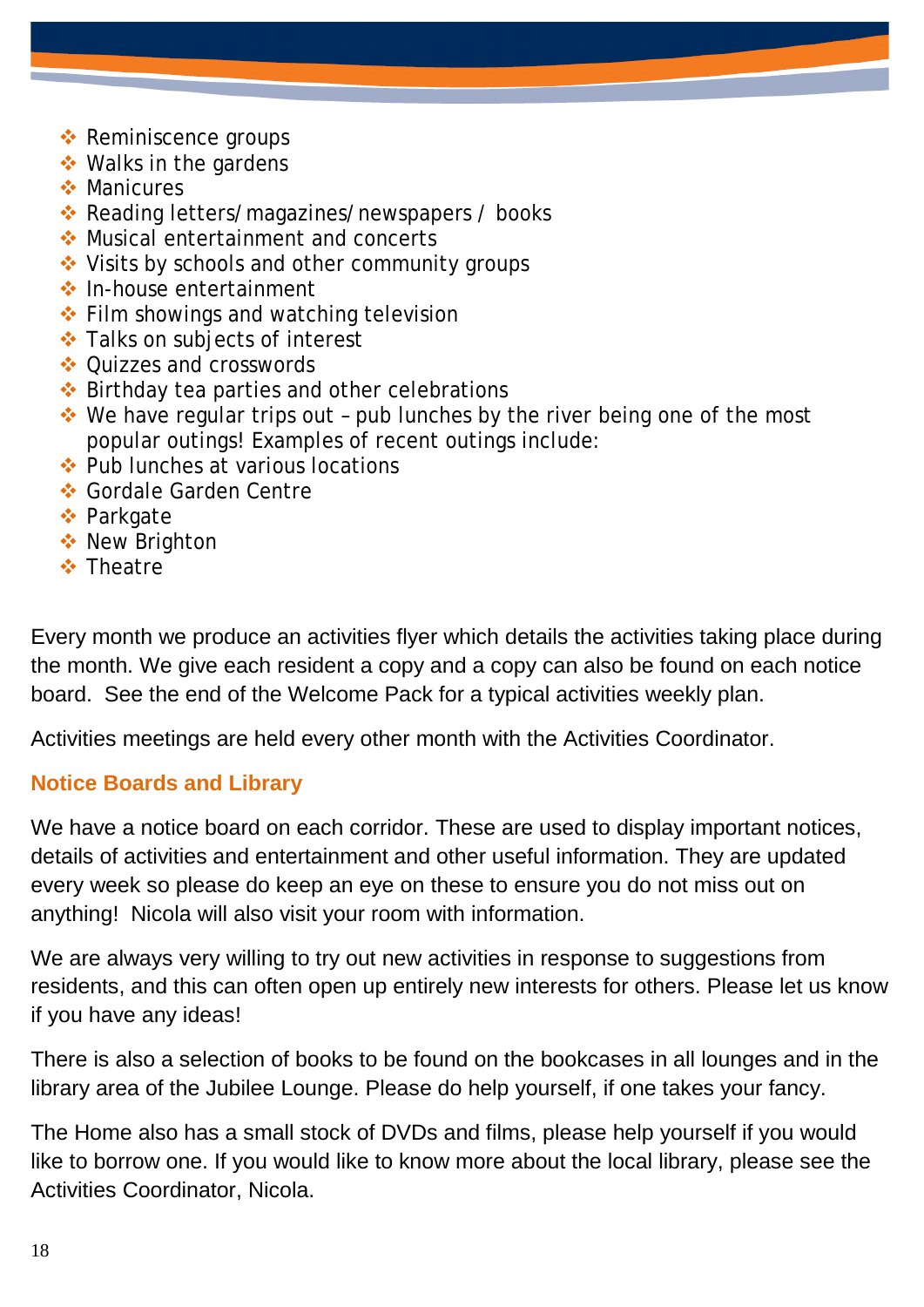## **Volunteers**

We have a number of dedicated volunteers who visit the Home on a regular basis, to spend time with residents, either on a one-to-one basis (helping with correspondence, reading, chatting etc.) or to help with our activities. All volunteers are background checked via the same route as employed staff. If you would like a volunteer to visit you, please see Jane Davies.

## **Local Community Facilities**

The Home is situated in Wallasey within easy reach of a variety of shops and community facilities. The Home is happy to provide details of this on request.

#### **Accommodation for Visitors**

Nautilus Welfare Fund provides a guest apartment situated in the grounds of the Mariners' Park Estate. This is intended primarily for visitors to the estate and Care Home. For more information, please contact Sharon Shepherd on 0151 346 8840, or speak to the Deputy Manager. There is a small charge to use the apartment.

## **Absence from the Home**

If you are going to be away from the Home overnight or longer, please will you leave with the senior person on duty a contact address or telephone number so that you can be contacted in case of emergencies.

#### **Fees**

**♦ Can be provided in full on request.** 

## **What is included in the fees:**

- Provision of accommodation (furnished if required)
- ❖ Lighting and heating
- ❖ Care staff in 24 hour attendance
- ❖ Quality Menu/ food & beverages
- ❖ Provision for special diets
- **❖ Laundry service**
- **❖ Cleaning of rooms**
- ❖ Physiotherapist
- **❖ Telephone**
- ❖ Some Activities
- ❖ Visitors' Tea & Coffee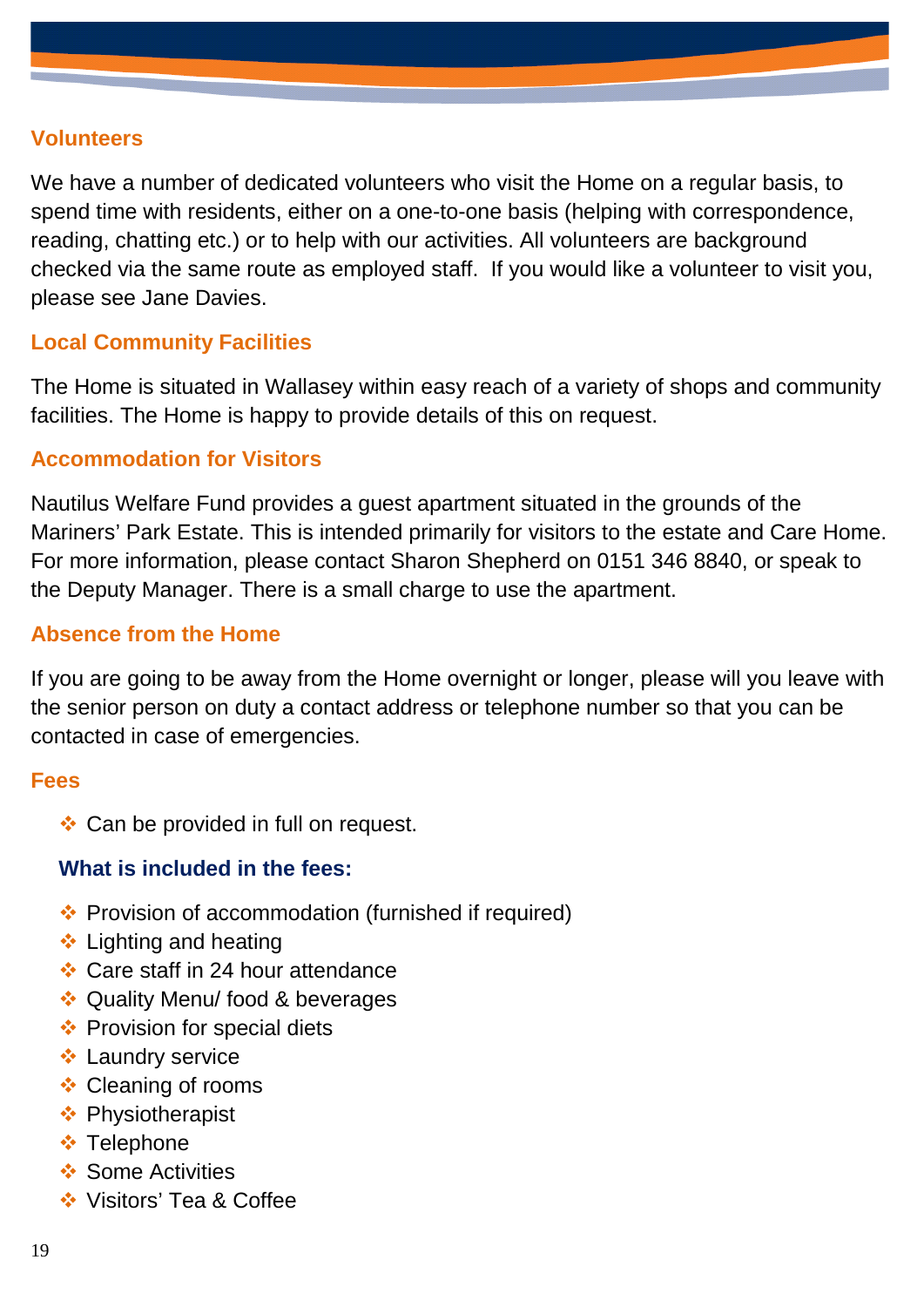## **What is not included in the fees?**

- ❖ Dry cleaning
- **← Hairdresser (who visits fortnightly)**
- **❖ Chiropodist (who visits monthly)**
- **❖ Hospital Escort**
- $\div$  Escorts for other appointments
- **◆ Private Telephone installation and calls**
- **Ex** Private care of a resident's choice
- ❖ Newspapers
- **❖ Clothing**
- **❖ Toiletries**
- ❖ Stationery
- Other items such as spectacles, hearing aids and batteries
- **♦ Other personal or luxury items**
- ❖ Meals for visitors or guests
- $\div$  Some trips out and about
- **❖ Taxi trips**

If you have any questions about the fees – please see Helen, our Administrator.

# **Terms & Conditions of Residency**

Once residency has been agreed a copy can be obtained from Helen Stokes.

## **Personal Money Accounts**

Our Administrator will handle, on request, a personal money account for you - to cover payments to hairdresser, chiropodist, newspapers, and items from our "shop" and other sundries. Please see Helen for further information. She can also arrange safekeeping for any money that you wish to keep in the Home.

# **Financial Advice**

May we bring to your attention that due to certain laws that govern us, regrettably there are limitations that we have to work within regarding financial advice. The Home is more than happy to help you concerning Social Services entitlement, application for Attendance Allowances and general financial concerns with regard to residential care. However with regard to personal financial advice, neither the Home nor members of staff can become directly involved. We have a caseworker who can assist you with Welfare Benefit issues. Please ask Jane Davies who will provide information about the service, which is free of charge.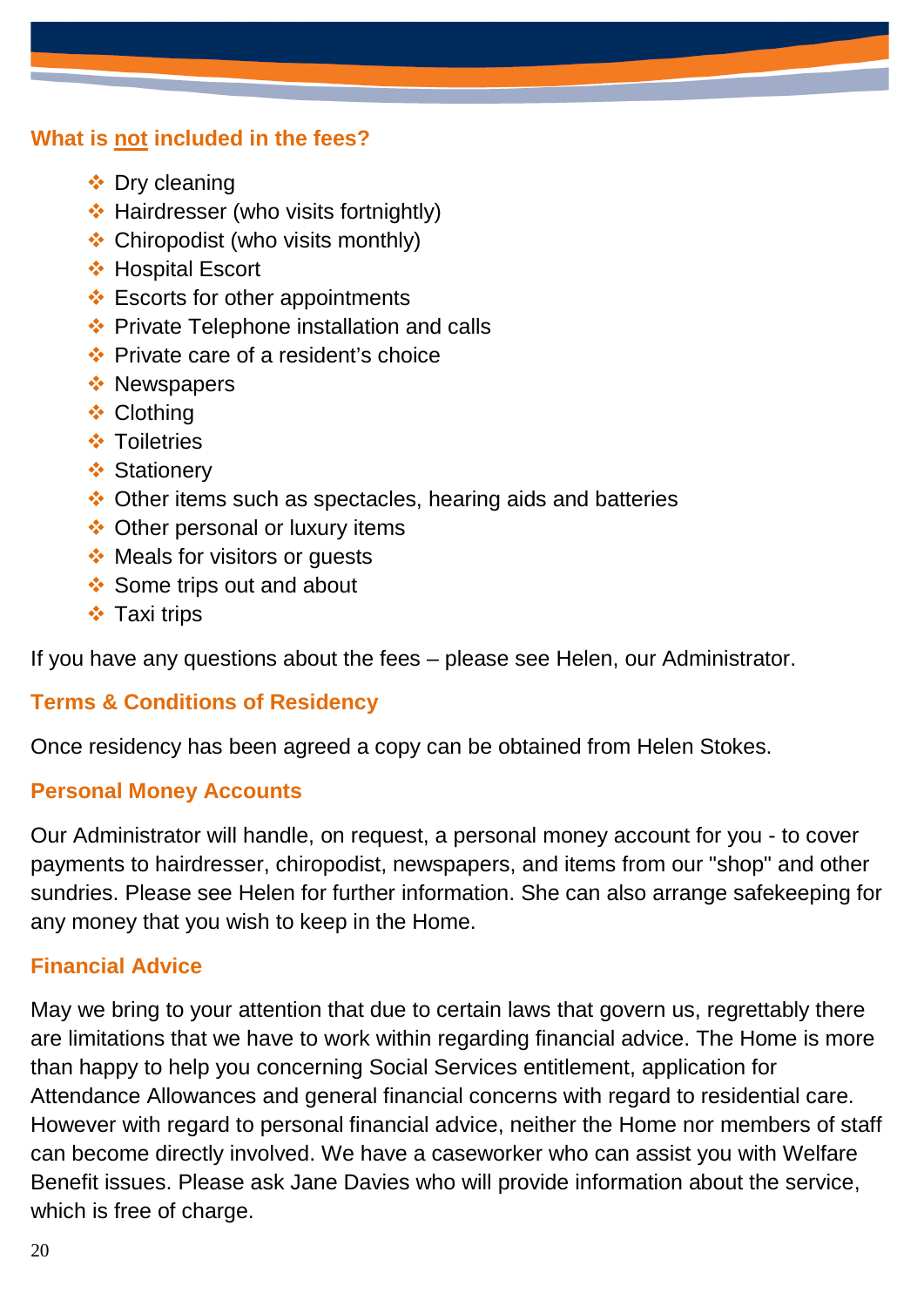If you are unable to manage your own financial affairs, or if you prefer not to do so, you are advised to arrange for your solicitor, bank manager, accountant or next of kin to manage them on your behalf.

#### **Enduring Power of Attorney/ Power of Attorney**

We strongly recommend that you give serious thought to this, maybe sooner rather than leaving it too late. If you have a close, caring relative or friend or solicitor whom you trust to act in your interest when you are not able to, or no longer wish to, and they are willing to oversee your financial affairs, you can sign a document to relieve you of this pressure. You should discuss this with a solicitor. This could be the time to take action - leaving you to enjoy your stay at Mariners' Park Care Home.

#### **Advocacy**

No member of staff is allowed to act in a legal capacity for you. The Head of Home or Bursar may act as an "Agent" or "Appointee" providing the Home ensures certain conditions are met. If you would like to know more, please see Jane Davies or Susan Perry. If you need an advocate to help you express your views, you can find one from the list below.

## **Advocacy Services in Wirral**

If you need to have an advocate to help you to access the service and to be with you when you need to have an assessment completed, you can find one from the list below:

| <b>Name</b><br>A in W Health        | <b>Address</b><br>68-74 Woodside Business Park<br><b>Shore Road</b><br><b>Birkenhead</b><br><b>CH41 1EL</b> | <b>Tel. and/or Email</b><br>0151 650 1530<br>admin@aiw.org.uk |
|-------------------------------------|-------------------------------------------------------------------------------------------------------------|---------------------------------------------------------------|
| Age UK Wirral                       | 304 Spital Road<br><b>Bromborough</b><br>Wirral<br><b>CH62 2DE</b>                                          | 0151 482 3446                                                 |
| <b>Wirral Mind</b><br>$\sim$ $\sim$ | <b>St Catherine's Hospital</b><br><b>Church Road</b><br><b>Birkenhead</b><br>CH42 OLQ                       | 0151 653 6400                                                 |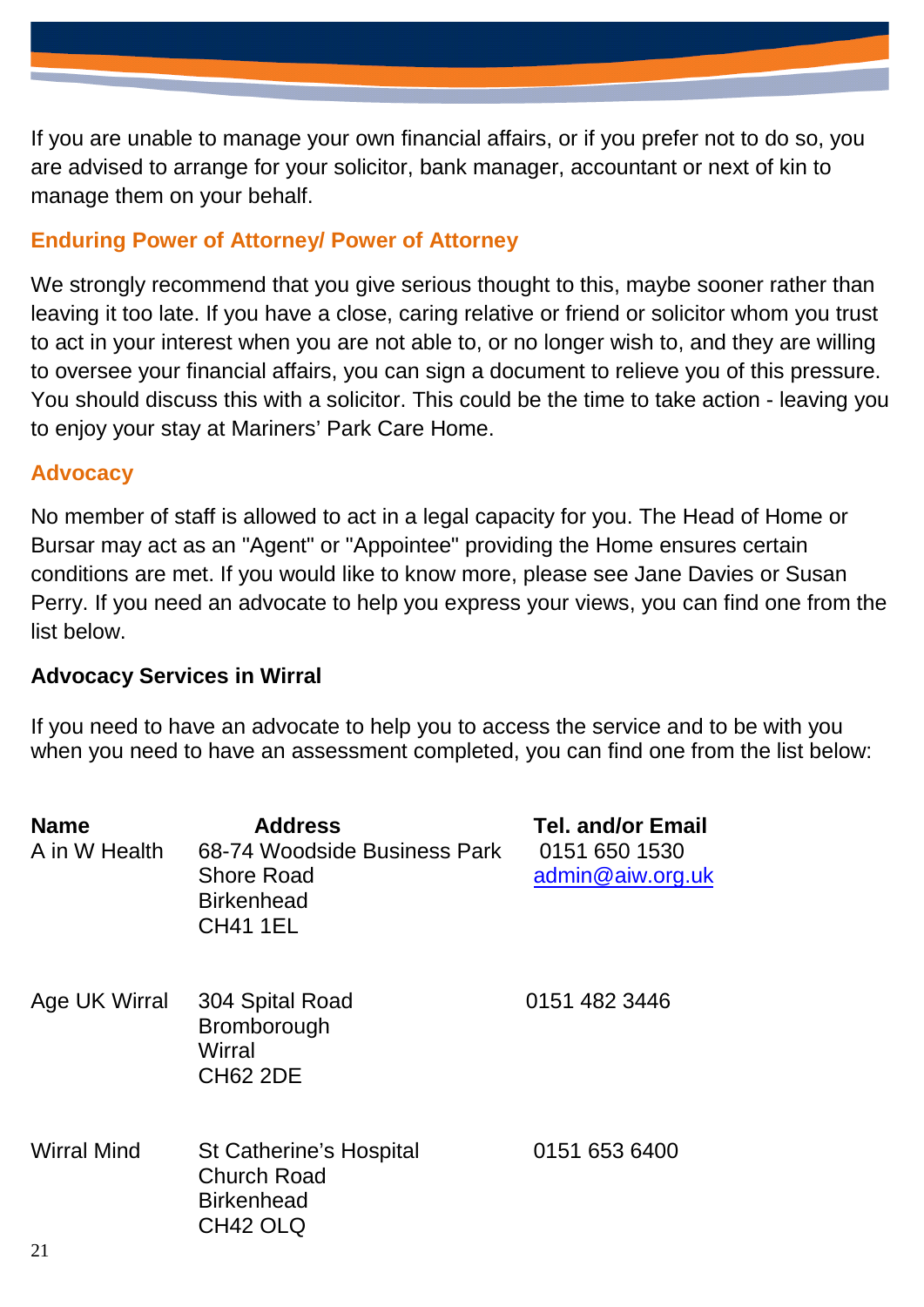WIRED Unit 7 0844 8801500 Arrowe Brook Road Upton **Wirral** CH49 1SX

Wirral Business Park [contact@wired.me.uk](mailto:contact@wired.me.uk)

Alzheimer's Society 020 7306 0606 [www.alzheimers.org.uk](http://www.alzheimers.org.uk/)

# **Living Wills/ Advanced Directives**

If you have specific thoughts and wishes concerning your medical treatment, especially any action you would not wish to occur and which you may at the time be too unwell to speak out against, we would advise you to discuss the situation with your doctor(s) and when you have considered your position, we would recommend that you seek professional advice from a solicitor who will be able to help you draw up the necessary document. If you decide to sign an Advance Directive the Home will be willing to file a copy with your notes and so will be more able to respect your wishes at a future date.

# **Complaints**

At Mariners' Park Care Home we aim to maintain the highest standards of care and we strive to get things right the first time but we appreciate that from time to time there may be areas of concern, which need to be discussed. Complaints will be treated seriously and dealt with as soon as possible. We view complaints as an opportunity to identify anything that is going wrong in our organisation and to make it right. You can help us by keeping a look out for any problems and letting us know about them as soon as possible. Your comments and suggestions for improvements are always welcome.

Verbal complaints will be responded to immediately and all comments will be carefully considered and responded to on an individual basis. Verbal complaints should be discussed with the Nurse on duty, Deputy Manager or the Registered Manager, who will be happy to see you at any time.

If the matter is in your opinion a serious one, or if you remain dissatisfied, you are asked to put your complaint in writing to the Registered Manager, Jane Davies, who is responsible for complaints and quality. If you prefer to talk this through then please see the Registered Manager.

The Welfare Services Manager, Mick Howarth may be approached and is normally available to discuss any problem not resolved by other means.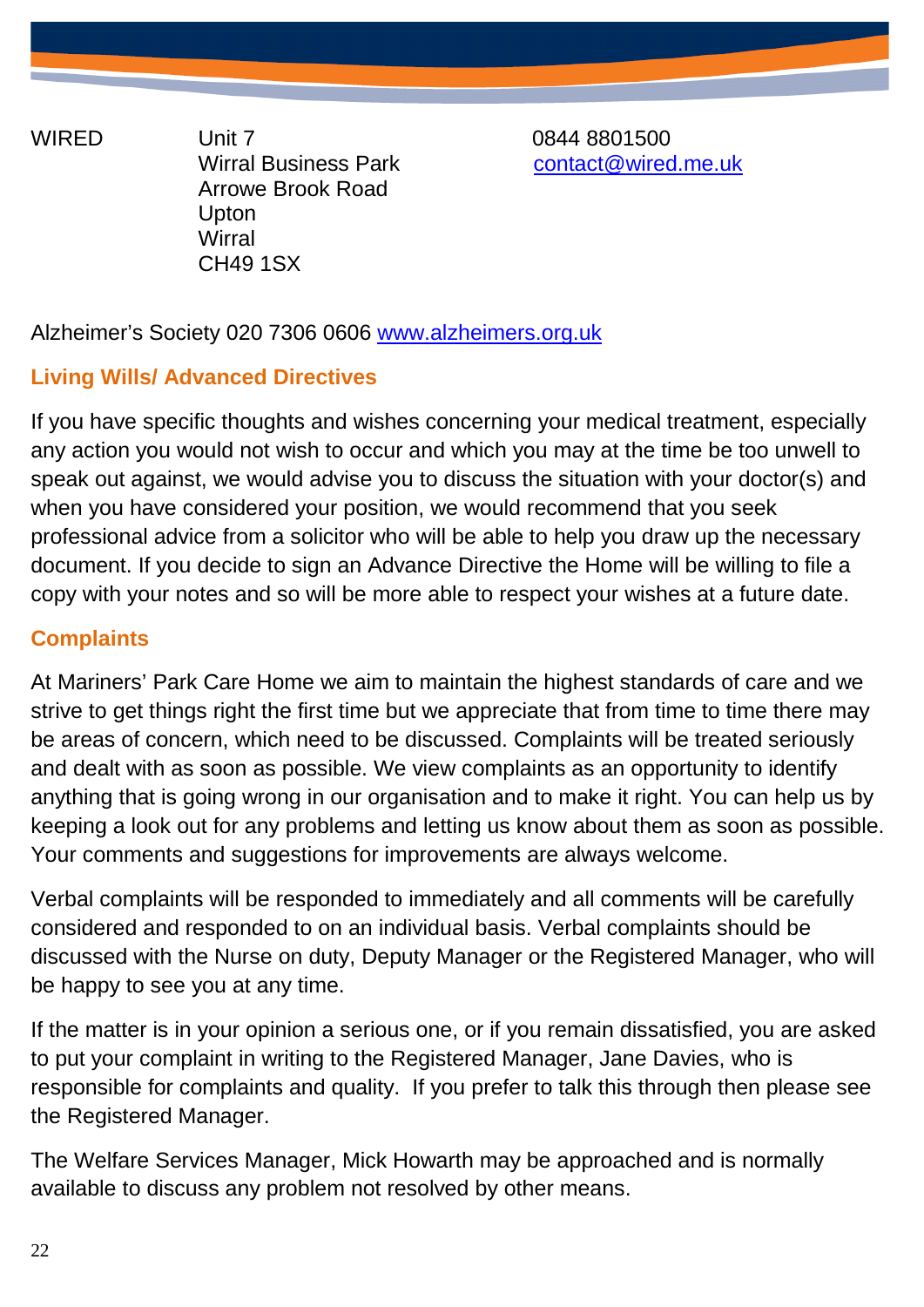If after this investigation, you are still not satisfied or if you feel that the complaint is of a serious nature you can take your complaint to the local authority.

You can also contact the Care Quality Commission, who state that it will always welcome hearing about any concerns, though it **will not investigate** any complaint directly:

Care Quality Commission **Citygate Gallowgate** Newcastle-upon-Tyne NE1 4PA 03000 616 161 E-mail: enquiries@cqc.org.uk [www.cqc.org.uk](http://www.cqc.org.uk/)

Complaints will be treated seriously and dealt with as soon as possible.

Verbal complaints will be responded to immediately. All comments will be carefully considered and responded to on an individual basis.

Written complaints will be responded to by an acknowledgement letter within 5 working days. The Home will then investigate the complaint and send the complainant a letter outlining the result within 28 days. If the matter is complex and cannot be resolved within 28 days the complainant will be informed.

## **Comments and Suggestions**

We actively involve you and your relatives in how the Home is run. We have implemented many changes as a result of listening to residents' suggestions and we continue to change and adapt so that we offer the best possible service for you.

We regularly ask for comments on the Home, the staff and services we provide:

The Registered Manager holds a formal resident, families and friends meeting 3 times per year. You can find the dates on the notice boards, or just ask a member of the team.

Coming Soon – monthly meet the managers coffee afternoons.

We send questionnaires every twelve months to you to find out what you think about the home and how we can improve.

The Registered Manager and Deputy Manager will be happy to see you during their working hours Monday to Friday. If these times aren't convenient we can arrange to do this during the evening or weekends.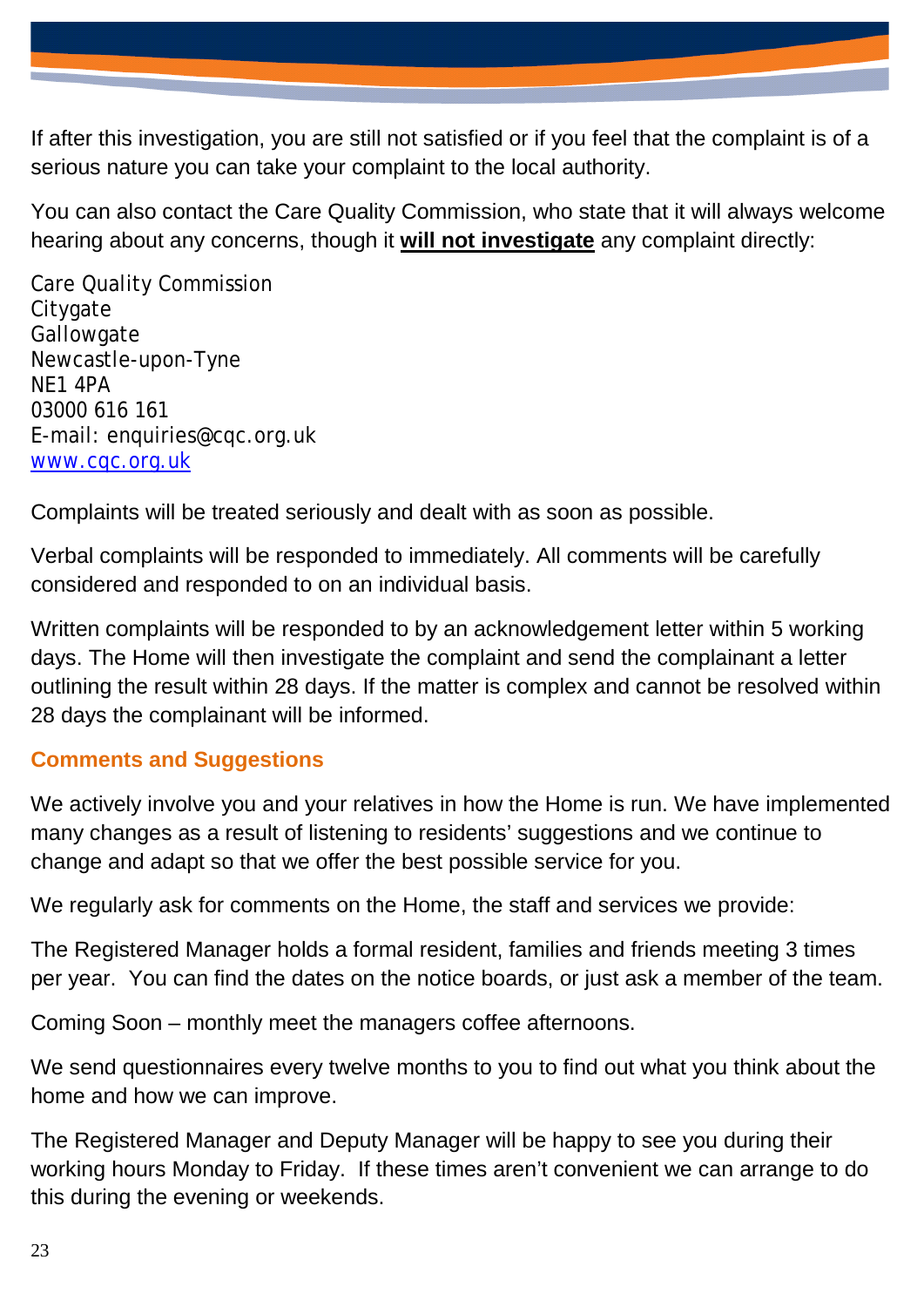# **Spiritual Care**

Mariners' Park Care Home welcomes people of any faith or none. No pressure is put on any resident to participate in any religious activities.

Currently the local church visit residents each Friday for those that request this.

You have the right to meet clergy of your chosen denomination at any time. If required, a private room will be made available for such meetings and our staff can help you to arrange this.

If you are of a different denomination or religion, please do let the Home know and if your wish is to attend a place of worship of your choice, or have someone from there visit you, we will do our utmost to help direct you or assist you in making contact.

# **End of Life Care & Bereavement**

Many residents are concerned about what will happen on their death. If you would like to have more control in relation to this then you can complete the Preferred Priorities of Care Document and you can also choose that staff do not resuscitate. Some of these formal decisions are made with your nurse and GP and all key staff are made aware of your wishes. Your Named Nurse will talk to you about this.

In the unfortunate event of bereavement, your family can expect every possible support from staff. Our staff take great pains to ensure previously expressed wishes of residents are fully respected after they have died. We will comply with any planned funeral arrangements specifically in respect to your chosen faith and religious beliefs. If requested, we can usually make arrangements for funeral receptions in our HUB or the Jubilee Lounge, when again your preferences are taken into careful consideration. Residents that have passed away are remembered annually at our Service of Remembrance. Families and friends are invited back to the services.

Our End of Life specialist nurses are: Emma Bailey and Angela Reynolds and we have achieved the End of Life Six Steps Accreditation with the NHS.

## **The Care Quality Commission**

We are regularly inspected by the Care Quality Commission, the independent regulator of health and social care in England. A copy of the most recent inspection report can be found on the main entrance notice boards.

The department of the local authority responsible for social care services for adults:

## **Wirral Borough Council 0151 606 2006**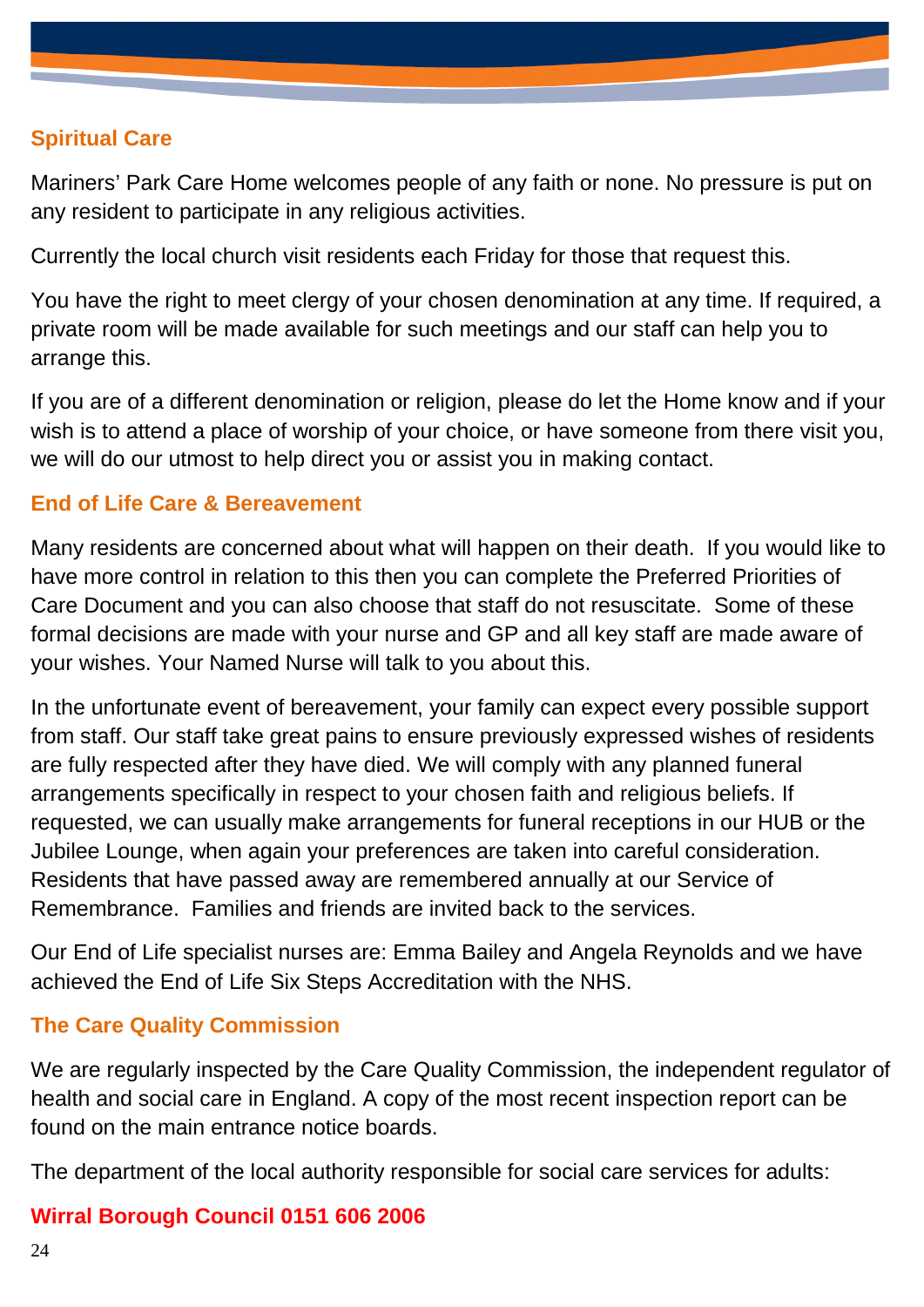# **Helping You Stay Safe**

Any older person can potentially become a victim of elder abuse, which is why we feel it is important to highlight this in your Welcome Pack. People can be abused in many different ways, the most common being: physical, psychological, financial, sexual abuse and neglect. Often these abuses are also crimes.

We do not identify racial abuse or institutional abuse as separate forms of abuse because they manifest in these five types. Racial abuse can be what motivates someone in their actions, and institutional abuse can be used to describe the environment and circumstances that give rise to abuse.



# **Adult Abuse**

**See it?**

 **Hear it?**

Report it!

#### **How?**

Some people treat others badly by hurting them physically or emotionally, taking their money, their things or not giving them the support and care they need. Some adults cannot protect themselves from this abuse and neglect.

#### **Who?**

This can be anyone but most often it can be someone you know. A family member, friend, another resident, carer, nurse, managers of establishments or a visitor.

#### **Where?**

This can happen in your own home, hospitals, when out and about and even in this Care Home! If you feel this is happening or has happened to you or a fellow resident then you can talk to us about it.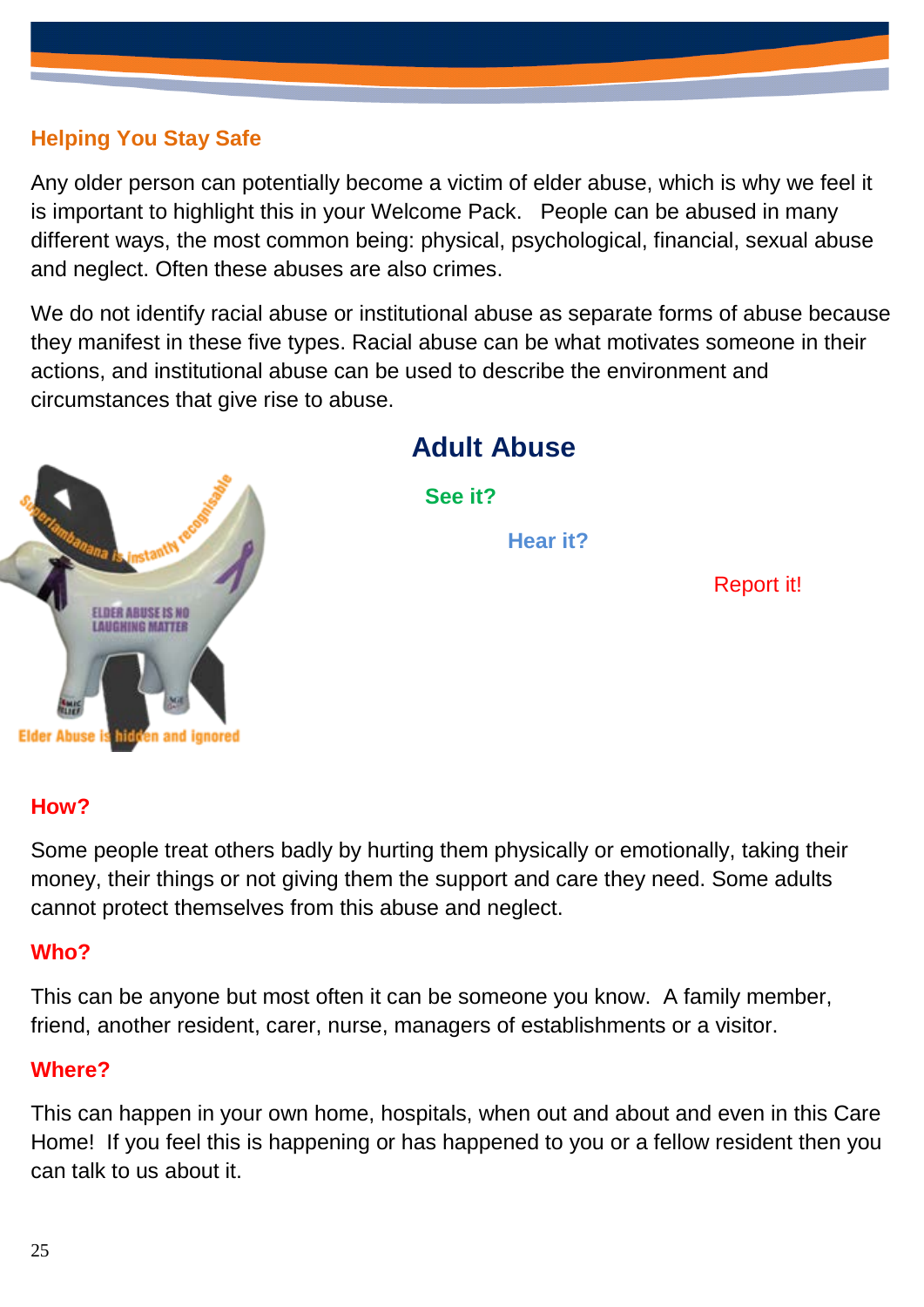Do not feel afraid to report anything that is worrying you – even if you are not sure if it is abuse.

# **Registered Manager - Jane Davies 0151 346 8888**

## **Deputy Manager – Susan Perry 0151346 8888**

Or you can call in to the office or ask to see us in person.

**If you don't feel you can talk to the management, you can call ….**

**Adult Social Services** 

**0151 606 2006**

## **0151 677 6557**

## **Other Useful Information**

- Residents are advised to carry some form of identification if they go out.
- There are no set visiting hours. Visitors are welcome at any time.
- Visitors are encouraged to take residents out, although they must advise the nurse in charge that they intend to do so.
- We can accept no responsibility for the resident during such outings. However we will complete a Risk Assessment with you so that any risks associated can be reduced.
- Residents expecting to be out after 9 pm should tell the senior staff on duty, in order to avoid unnecessary search and worry, and should report to the night staff on their return.
- The consent of the Deputy Manager is required before residents use their own electrical appliances, which should comply with BEAB standards. They are used at the resident's own risk. The Home is required annually to carry out safety checks on all electrical equipment.
- Visitors are welcome to bring in pets but must keep them under control.
- Residents may keep small pets such as budgerigars, at the discretion of the Registered Manager.
- The use of alcohol is at the discretion of the individual resident. However any untoward behaviour or aggression towards other residents or staff will not be tolerated. Help can be arranged if you feel that you have alcohol dependence.
- Residents are encouraged to go shopping, and if unable to manage this alone, arrangements are made for them to be accompanied, whenever possible.